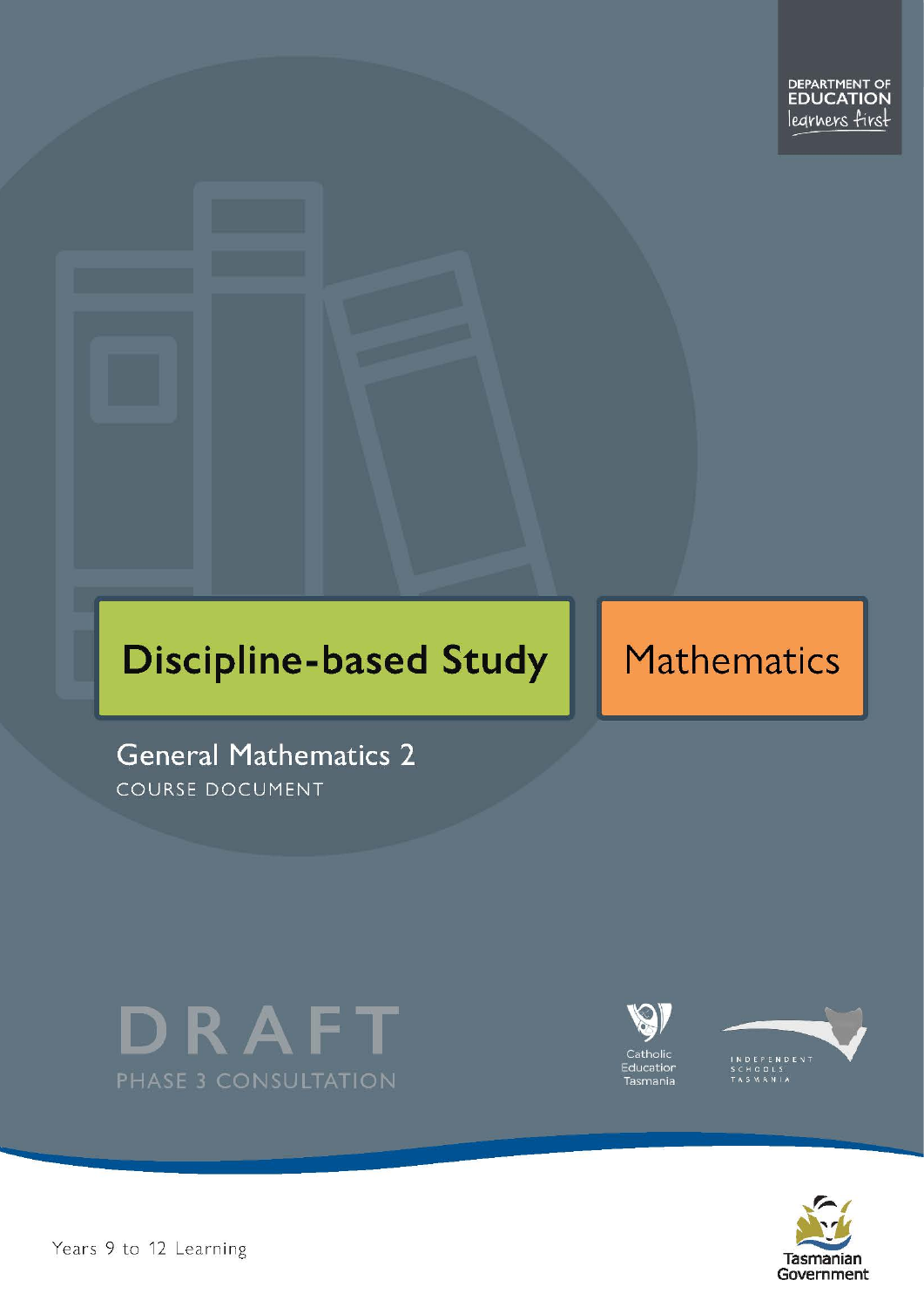# Table of Contents

Phase 3 Consultation Draft Published: March 2021

| $Stand arcs. 16$ |  |
|------------------|--|
|                  |  |
|                  |  |
|                  |  |
|                  |  |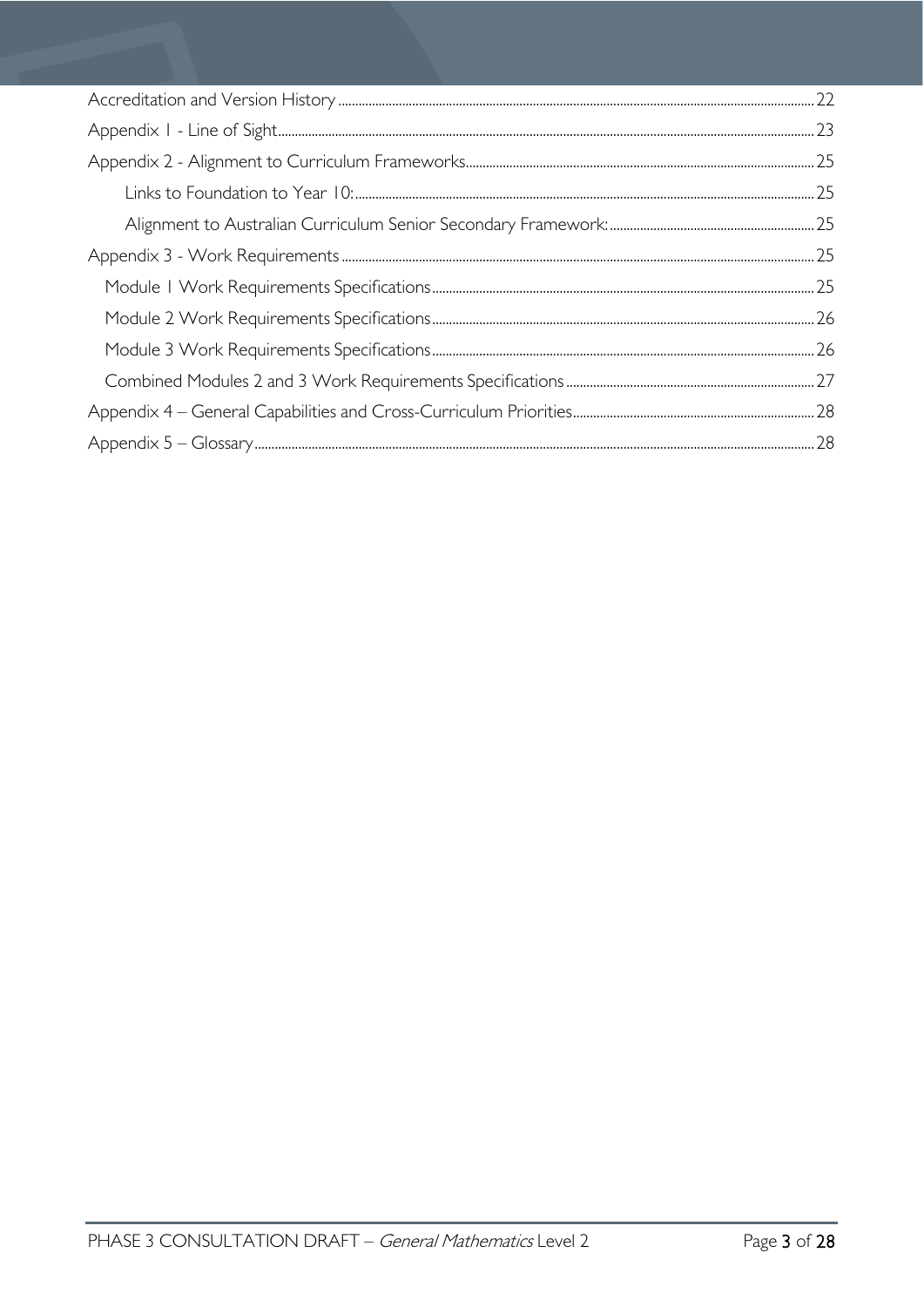# <span id="page-3-0"></span>General Mathematics, 150 hours – Level 2

This course is the Level 2 component of the General Mathematics program.

### <span id="page-3-1"></span>Aims

The purpose of Years 9 to 12 [Education](https://publicdocumentcentre.education.tas.gov.au/library/Shared%20Documents/Years-9-to-12-Education-Framework.pdf) is to enable all students to achieve their potential through Years 9 to 12 and beyond in further study, training or employment.

Years 9 to 12 Education enables: Personal Empowerment, Cultural Transmission, Preparation for Citizenship and Preparation for Work.

This course supports the principles of Access, Agency, Excellence, Balance, Support and Achievement as part of a range of programs that enables students to access a diverse and highly flexible range of learning opportunities suited to their level of readiness, interests and aspirations.

Courses aligned to the Years 9 to 12 Curriculum [Framework](https://publicdocumentcentre.education.tas.gov.au/library/Shared%20Documents/Education%209-12%20Frameworks%20A3%20WEB%20POSTER.pdf) belong to one of the five focus areas of Discipline-based Study, Transdisciplinary Projects, Professional Studies, Work-based Learning and Personal Futures.

General Mathematics Level 2 is a Discipline-based Study course.

# <span id="page-3-2"></span>Focus Area – Discipline-based Study

Discipline-based Study includes content, core concepts and big ideas; enabling deep knowledge and understanding of the content and the application of what is learned. Students consider accepted key disciplinary knowledge, apply distinctive ways of thinking and become increasingly independent learners. They use methodologies specific to the discipline to explore and strengthen their understanding of key concepts and develop deep knowledge, skills and understanding.

Discipline-based Study courses have three key features that guide teaching and learning:

- specialist knowledge
- theories and concepts and
- methodology and terminology.

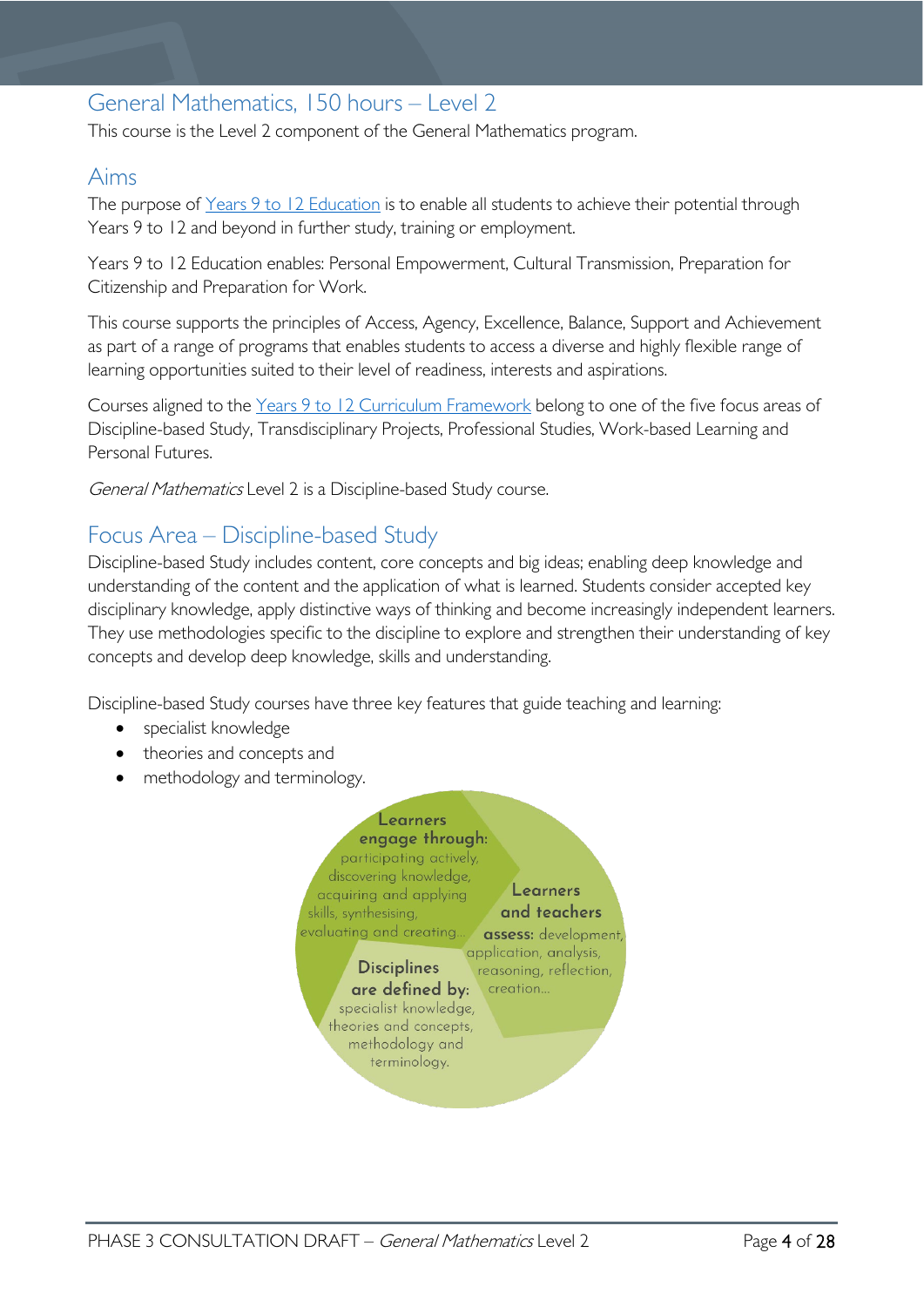In this course learners will engage with specialist knowledge, core concepts and big ideas in the strands of algebra, networks, finance, statistics and measurement. Students will apply their knowledge and understanding through selection and application of methodologies including problem solving, mathematical modelling and statistical investigations with and without the aid of technology. Throughout the course, learners will demonstrate conceptual understanding through their fluency of calculation, mathematical reasoning and communication of mathematical ideas and information using appropriate conventions, terminology and representations.

# <span id="page-4-0"></span>Rationale

The *General Mathematics* Level 2 course is designed to develop learners' understanding of concepts and techniques drawn from:

- number including finance, algebra and matrices
- measurement including right-angled trigonometry
- networks and statistics.

This breadth of mathematical experience will enable learners to apply mathematical concepts and perform techniques to solve applied problems, synthesise mathematical information, and design and conduct mathematical investigations to calculate and communicate possible solutions. The General Mathematics Level 2 course will enable learners the opportunity to develop the foundations for study of General Mathematics Level 3. Mathematics and numeracy provide a way of interpreting everyday practical situations and provide the basis for many informed personal decisions. This course will enable learners to develop their mathematical competence such that they may contribute productively in an ever-changing global economy, with both rapid revolutions in technology and global and local social challenges. This is a key factor in ensuring Tasmania and Australia's current and emerging needs are met as an economy competing globally requires substantial numbers of professional with a strong grounding in mathematics and other disciplines of STEM. This course is designed to support learners' entry into *General Mathematics* Level 3, thus enabling them to continue into tertiary education programs for non-STEM specific professions including teaching, social sciences, health sciences, accounting, business and marketing.

# <span id="page-4-1"></span>Integration of General Capabilities and Cross-Curriculum Priorities

The general capabilities addressed specifically in this course are:

- Critical and creative thinking  $\mathbb{C}$
- Ethical understanding  $\div$
- Information and communication technology capability  $\cdot$
- Intercultural understanding •
- Literacy
- Numeracy
- Personal and social capability

The cross-curriculum priorities are enabled through this course are:

- Aboriginal and Torres Strait Islander Histories and Cultures  $\mathcal V$
- Asia and Australia's Engagement with Asia **AA**
- Sustainability  $\triangleleft$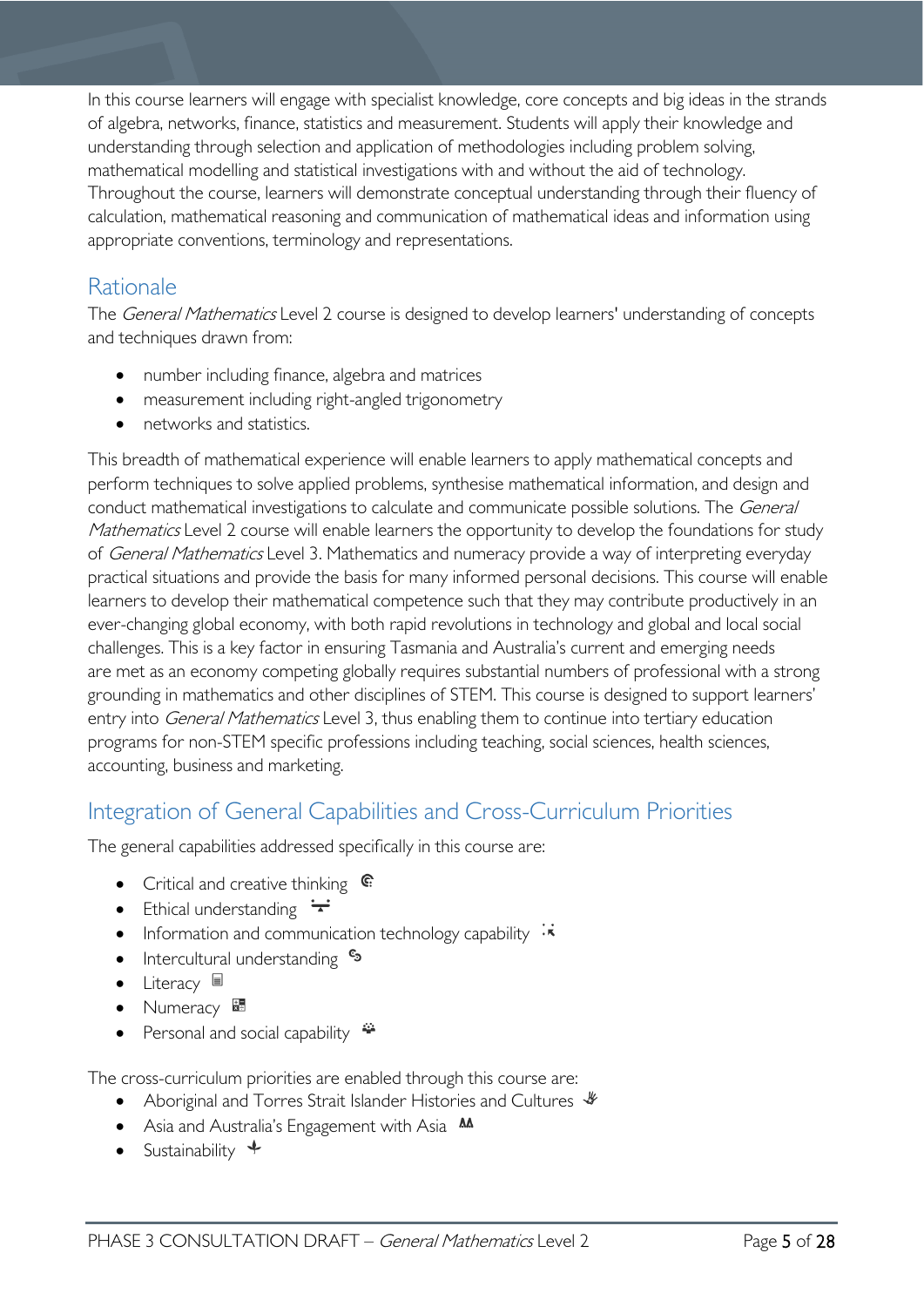### <span id="page-5-0"></span>Course Description

In *General Mathematics* Level 2, learners will engage with concepts and techniques drawn from:

- number including finance, algebra and matrices
- measurement including right-angled trigonometry
- networks and statistics.

Learners will use these mathematical concepts and techniques to:

- solve applied problems
- design and conduct mathematical investigations
- construct reasoned arguments.

In this course, learners will:

- investigate and solve real-world problems.
- develop skills to support their engagement in further schooling, work and life
- reflect on their own learning and mathematical experiences.

This course provides a foundational pathway to study in General Mathematics Level 3.

### <span id="page-5-1"></span>Pathways

The *General Mathematics* Level 2 course enables learning continuity from Year 10 Australian Curriculum: Mathematics for learners who have achieved a 'C' rating or higher. Additionally, learners who have successfully undertaken Level 2 of the *Essential Mathematics* course under development may progress into this course if recommended through ongoing course counselling at their provider of education.

General Mathematics Level 2 will provide a foundational pathway to study General Mathematics Level 3 and additionally provides foundational knowledge to support students undertaking other Level 2/3 courses (non-STEM) requiring mathematical competence.

## <span id="page-5-2"></span>Course Requirements

Resources

• Students will require access to graphics calculators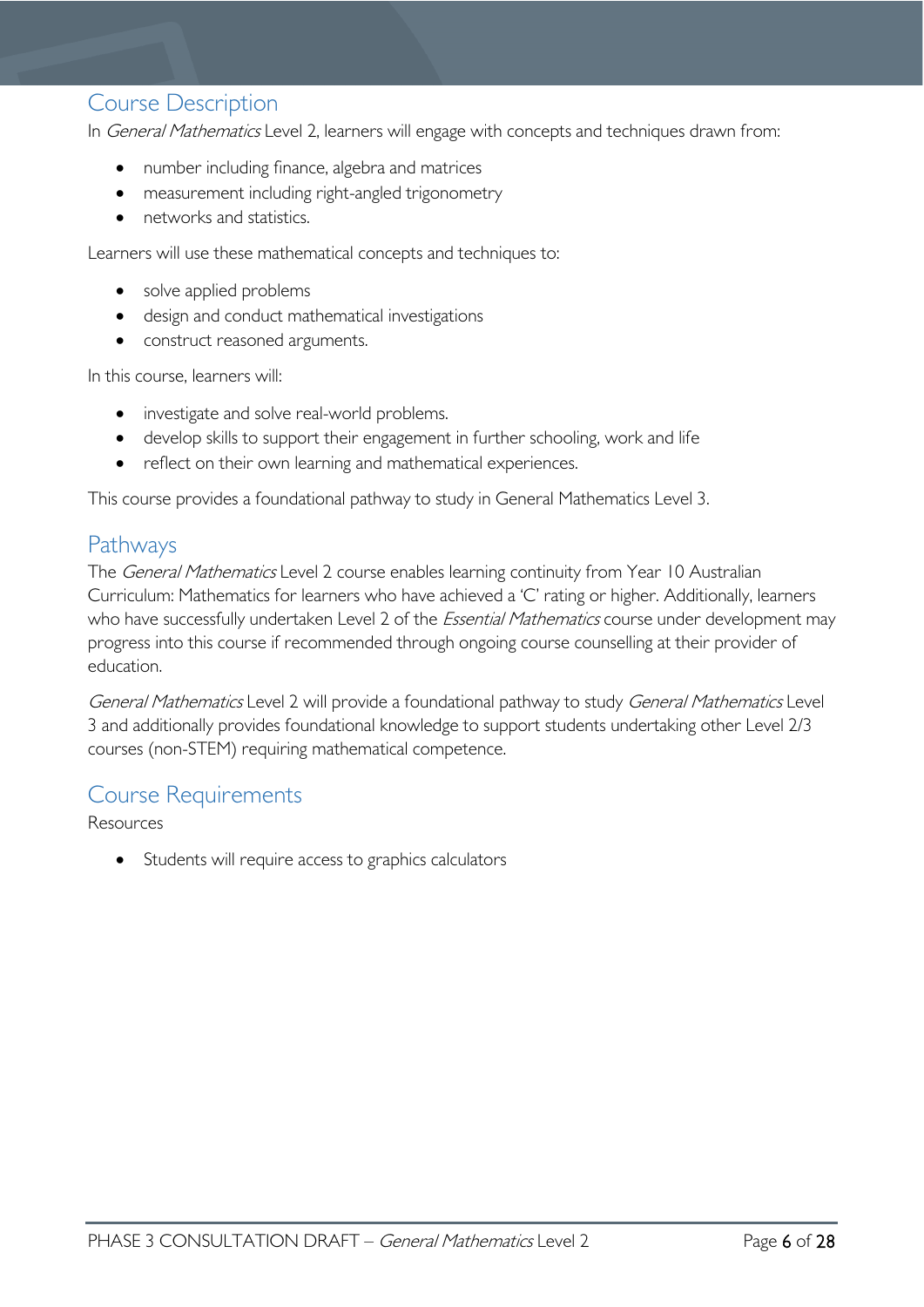## <span id="page-6-0"></span>Course Structure, Delivery and Progression

#### <span id="page-6-1"></span>**Structure**

This course consists of three 50-hour modules.

Modules available Core Module 1: Finance and Statistics Core Module 2: Algebra, Matrices and Networks Core Module 3: Measurement and Geometry



#### <span id="page-6-2"></span>**Delivery**

There is no specific recommended delivery sequence for the modules

#### <span id="page-6-3"></span>Developmental Progression

At both the module and course level the learner is introduced to and builds upon key ideas, concepts, skills, knowledge and understanding leading to performance of understanding reflected in the work requirements.

Individual modules have a developmental progression that introduces, builds upon and culminates in a performance of understanding in the work requirements. Between modules there is also a developmental progression that leads to a culminating performance of understanding in the final work requirements.

## <span id="page-6-4"></span>Module 1 - Finance and Statistics

This module contains two topics:

- Consumer arithmetic
- Univariate data analysis.

'Consumer arithmetic' reviews the concepts of rate and percentage change in the context of earning and managing money, and provides fertile ground for the use of spreadsheets.

'Univariate data analysis' develops students' ability to organise and summarise univariate data in the context of conducting a statistical investigation.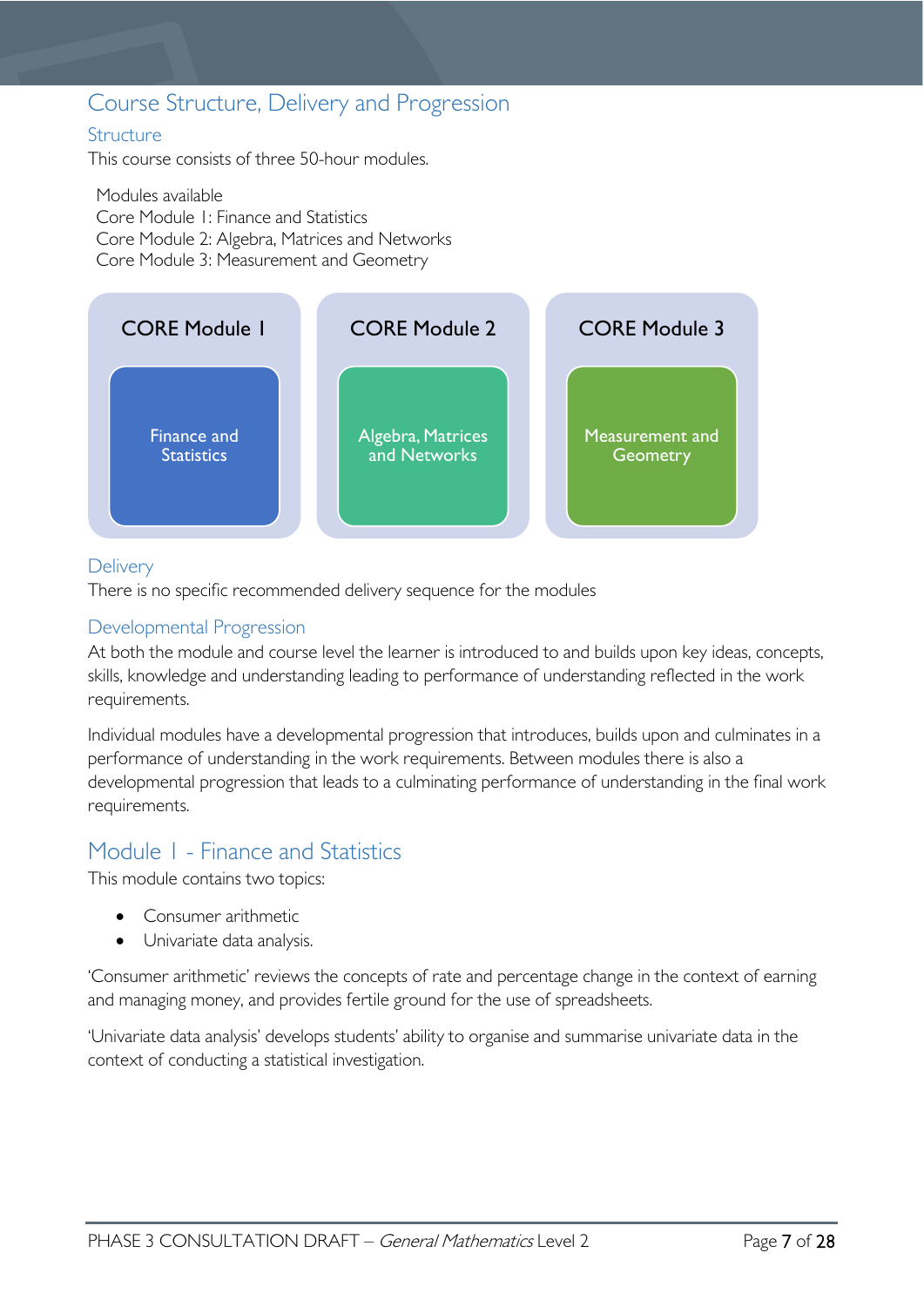#### <span id="page-7-0"></span>Module 1 Learning Outcomes

On successful completion of this module, learners will be able to:

- 1. define and explain key knowledge and concepts and apply a range of related mathematical techniques and procedures to solve practical problems from a range of everyday and real-life contexts
- 2. select and apply mathematical processes to open-ended practical contexts, analyse and discuss the obtained results
- 3. apply mathematical reasoning to develop logical arguments, explain and justify the reasonableness of solutions
- 4. communicate and represent mathematical information and apply mathematical conventions.

#### <span id="page-7-1"></span>Module 1 Content

#### Consumer arithmetic

Key knowledge and skills:

- review rates and percentages (ACMGM001)
- calculate weekly or monthly wage from an annual salary, wages from an hourly rate including situations involving overtime and other allowances and earnings based on commission or piecework (ACMGM002)
- calculate payments based on government allowances and pensions (ACMGM003)
- prepare a personal budget for a given income taking into account fixed and discretionary spending (ACMGM004)
- compare prices and values using the unit cost method (ACMGM005)
- apply percentage increase or decrease in various contexts; for example, determining the impact of inflation on costs and wages over time, calculating percentage mark-ups and discounts, calculating GST, calculating profit or loss in absolute and percentage terms, and calculating simple and compound interest (ACMGM006)
- use currency exchange rates to determine the cost in Australian dollars of purchasing a given amount of a foreign currency, such as US\$1500, or the value of a given amount of foreign currency when converted to Australian dollars, such as the value of €2050 in Australian dollars (ACMGM007)
- calculate the dividend paid on a portfolio of shares, given the percentage dividend or dividend paid per share, for each share; and compare share values by calculating a price-to-earnings ratio. (ACMGM008)
- use a spreadsheet to display examples of the above computations when multiple or repeated computations are required; for example, preparing a wage-sheet displaying the weekly earnings of workers in a fast-food store where hours of employment and hourly rates of pay may differ, preparing a budget, or investigating the potential cost of owning and operating a car over a year. (ACMGM009).

#### Univariate data analysis

Key knowledge and skills:

• review the statistical investigation process; for example, identifying a problem and posing a statistical question, collecting or obtaining data, analysing the data, interpreting and communicating the results. (ACMGM026)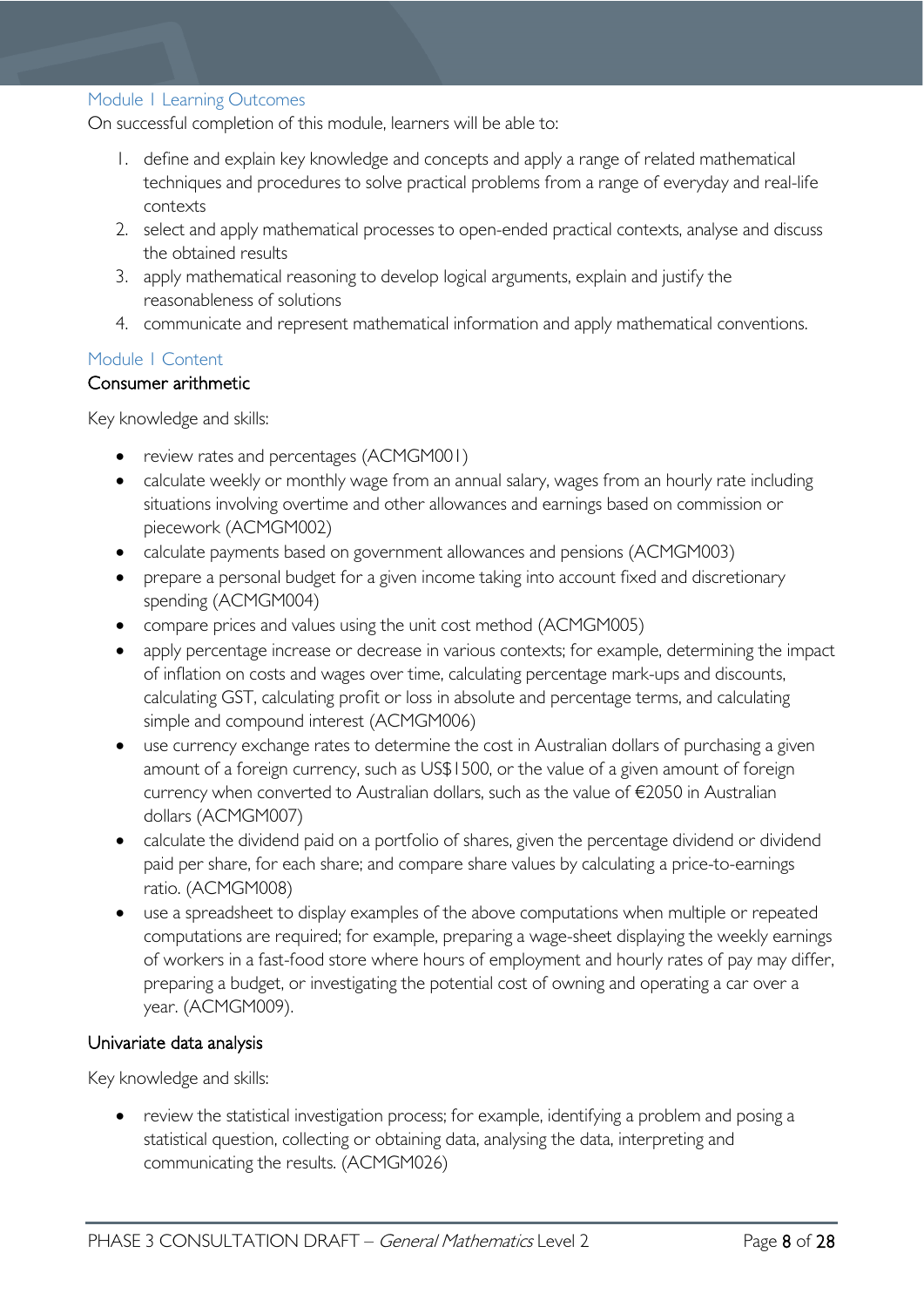- classify a categorical variable as ordinal, such as income level (high, medium, low), or nominal, such as place of birth (Australia, overseas), and use tables and bar charts to organise and display the data (ACMGM027)
- classify a numerical variable as discrete, such as the number of rooms in a house, or continuous, such as the temperature in degrees Celsius (ACMGM028)
- describe, with the aid of an appropriate graphical display (chosen from dot plot, stem plot, bar chart or histogram), the distribution of a numerical dataset in terms of modality (uni or multimodal), shape (symmetric versus positively or negatively skewed), location and spread and outliers, and interpret this information in the context of the data (ACMGM029)
- determine the mean and standard deviation of a dataset and use these statistics as measures of location and spread of a data distribution, being aware of their limitations. (ACMGM030)
- construct and use parallel box plots (including the use of the 'Q1 1.5  $\times$  IQR' and  $Q3 + 1.5 \times QR$ ' criteria for identifying possible outliers) to compare groups in terms of location (median), spread (IQR and range) and outliers and to interpret and communicate the differences observed in the context of the data (ACMGM031)
- compare groups on a single numerical variable using medians, means, IQRs, ranges or standard deviations, as appropriate; interpret the differences observed in the context of the data; and report the findings in a systematic and concise manner (ACMGM032)
- implement the statistical investigation process to answer questions that involve comparing the data for a numerical variable across two or more groups; for example, are Year 11 students the fittest in the school? (ACMGM033).

#### <span id="page-8-0"></span>Module 1 Work Requirements

The work requirements of a course are processes, products or performances that provide a significant demonstration of achievement that is measurable against the course's standards. Work requirements need not be the sole form of assessment for a module.

This module includes an extended application of knowledge through a statistical investigation as the work requirement.

The work requirement for this module is an extended application of knowledge through a statistical investigation.

See Appendix 3 for summary of Work Requirement specifications for this course.

#### <span id="page-8-1"></span>Module 1 Assessment

This module will assess criteria 1, 2, 3, 4.

## <span id="page-8-2"></span>Module 2 - Algebra, Matrices and Networks

This module contains three topics:

- linear equations and their graphs
- matrices and matrix arithmetic
- graphs and networks

'Linear equations and their graphs' uses linear equations and straight-line graphs, as well as linearpiecewise and step graphs, to model and analyse practical situations.

'Matrices and matrix arithmetic' introduces matrices as a tool for storing information in databases, and solving problems including those that involve networks.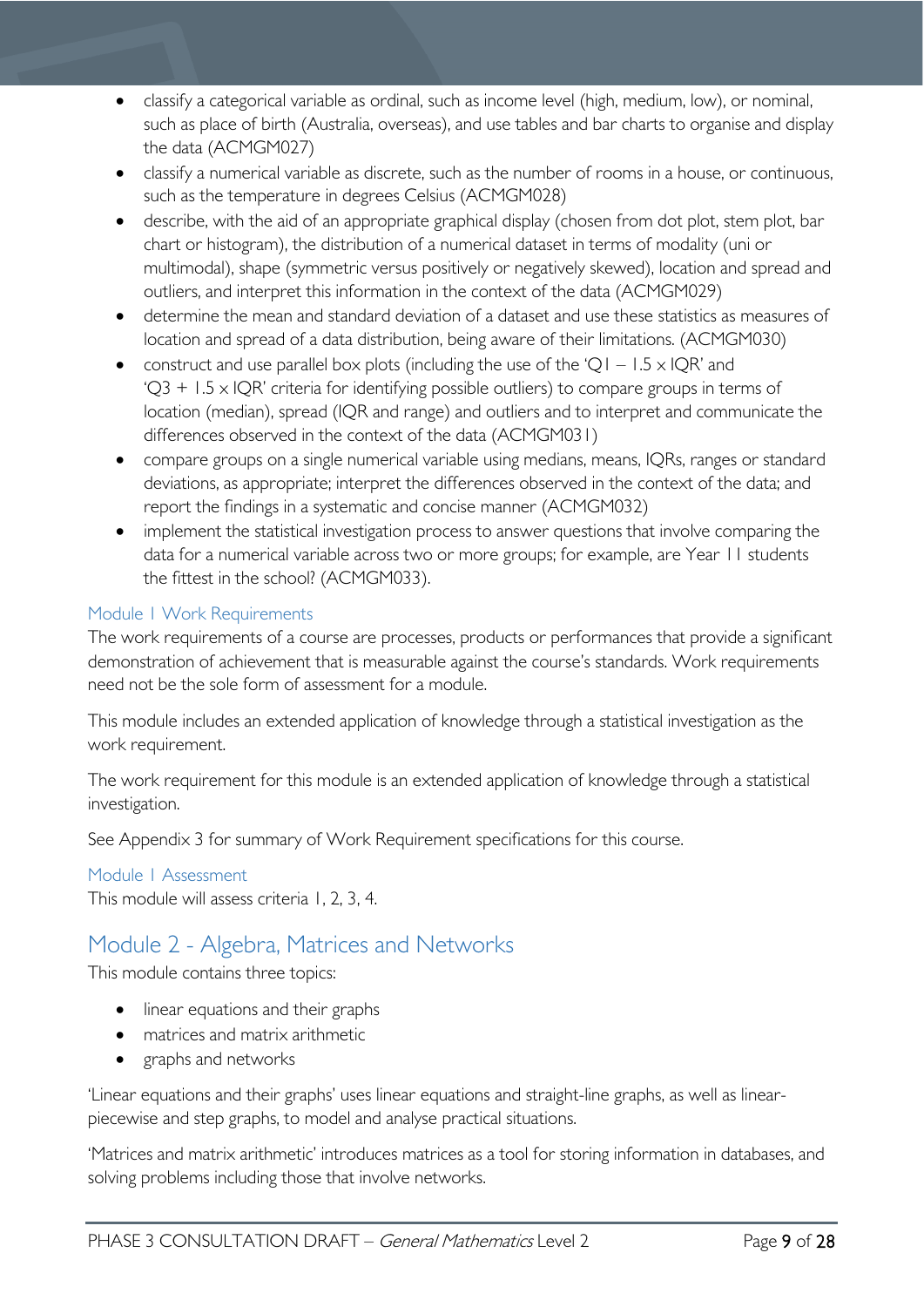'Graphs and networks' introduces students to the language of graphs and the way in which graphs, represented as a collection of points and interconnecting lines, can be used to analyse everyday situations such as a rail or social network.

#### <span id="page-9-0"></span>Module 2 Learning Outcomes

On successful completion of this module, learners will be able to:

- 1. define and explain key knowledge and concepts and apply a range of related mathematical techniques and procedures to solve practical problems from a range of everyday and real-life contexts
- 2. select and apply mathematical processes to open-ended practical contexts, analyse and discuss the obtained results
- 3. apply mathematical reasoning to develop logical arguments, explain and justify the reasonableness of solutions
- 5. interpret mathematical objects and information in a variety of contexts and evaluate the effectiveness of its use.

#### <span id="page-9-1"></span>Module 2 Content

#### Linear equations and their graphs

Subtopics:

- substitution
- linear equations and graphs
- simultaneous linear equations
- piece-wise linear graphs and step graphs.

#### Substitution:

Key knowledge and skills:

- substitute numerical values into linear algebraic and simple non-linear algebraic expressions, and evaluate (ACMGM010)
- find the value of the subject of the formula, given the values of the other pronumerals in the formula (ACMGM011)
- use a spreadsheet to construct a table of values from a formula, including two-by-two tables for formulae with two variable quantities: for example, a table displaying the body mass index (BMI) of people of different masses and heights. (ACMGM012)

#### Linear equations and graphs:

Key knowledge and skills:

- identify and solve linear equations (ACMGM038)
- develop a linear formula from a word description (ACMGM039)
- construct straight-line graphs both with and without the aid of technology (ACMGM040)
- determine the slope and intercepts of a straight-line graph from both its equation and its plot (ACMGM041)
- interpret, in context, the slope and intercept of a straight-line graph used to model and analyse a practical situation (ACMGM042)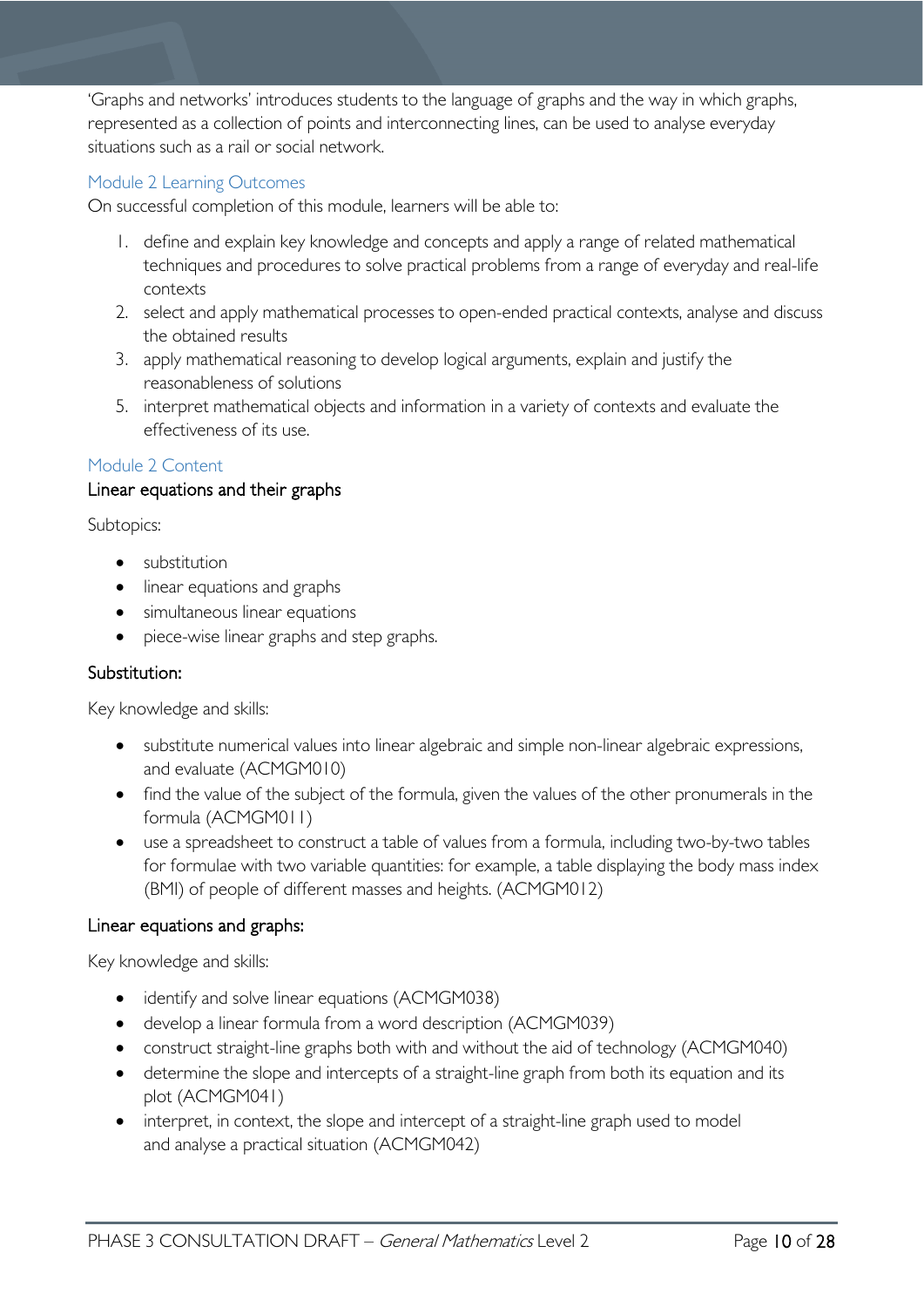• construct and analyse a straight-line graph to model a given linear relationship; for example, modelling the cost of filling a fuel tank of a car against the number of litres of petrol required. (ACMGM043).

#### Simultaneous linear equations:

Key knowledge and skills:

- solve a pair of simultaneous linear equations, using technology when appropriate (ACMGM044)
- solve practical problems that involve finding the point of intersection of two straight-line graphs; for example, determining the break-even point where cost and revenue are represented by linear equations. (ACMGM045).

#### Piece-wise linear graphs and step graphs:

Key knowledge and skills:

- sketch piece-wise linear graphs and step graphs, using technology when appropriate (ACMGM046)
- interpret piece-wise linear and step graphs used to model practical situations; for example, the tax paid as income increases, the change in the level of water in a tank over time when water is drawn off at different intervals and for different periods of time, the charging scheme for sending parcels of different masses through the post. (ACMGM047)

#### Matrices and matrix arithmetic

Key knowledge and skills:

- use matrices for storing and displaying information that can be presented in rows and columns; for example, databases, links in social or road networks (ACMGM013)
- recognise different types of matrices (row, column, square, zero, identity) and determine their size (ACMGM014)
- perform matrix addition, subtraction, multiplication by a scalar, and matrix multiplication, including determining the power of a matrix using technology with matrix arithmetic capabilities when appropriate (ACMGM015)
- use matrices, including matrix products and powers of matrices, to model and solve problems; for example, costing or pricing problems, squaring a matrix to determine the number of ways pairs of people in a communication network can communicate with each other via a third person. (ACMGM016)

#### Graphs and networks

Key knowledge and skills:

- explain the meanings of the terms: graph, edge, vertex, loop, degree of a vertex, subgraph, simple graph, complete graph, bipartite graph, directed graph (digraph), arc, weighted graph, and network (ACMGM078)
- identify practical situations that can be represented by a network, and construct such networks; for example, trails connecting camp sites in a National Park, a social network, a transport network with one-way streets, a food web, the results of a round-robin sporting competition (ACMGM079)
- construct an adjacency matrix from a given graph or digraph. (ACMGM080)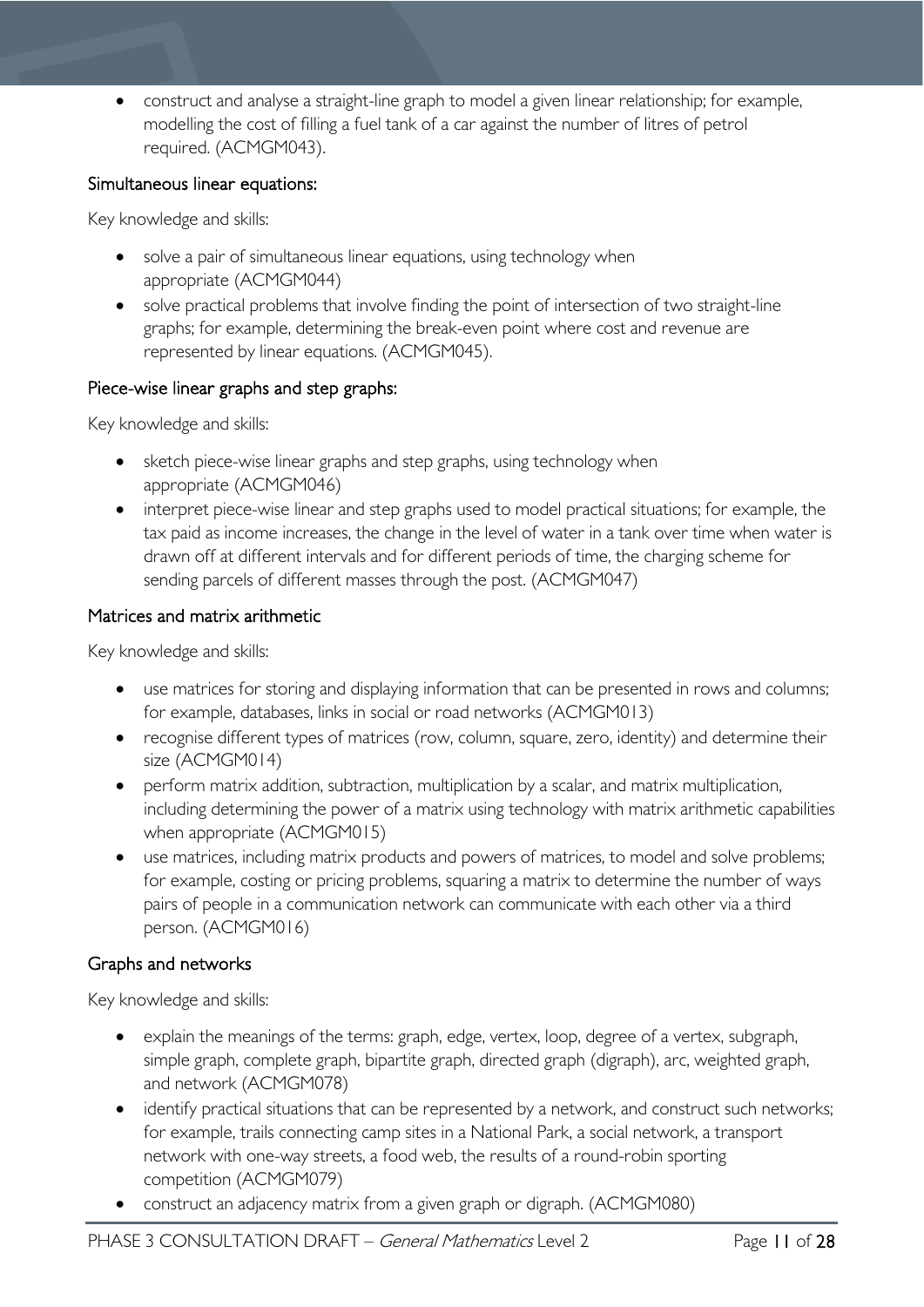- recognise and explain the meaning of the terms planar graph and face
- apply Euler's rule  $V + F E = 2$  to solve problems relating to planar graphs.

#### <span id="page-11-0"></span>Module 2 Work Requirements

The work requirements of a course are processes, products or performances that provide a significant demonstration of achievement that is measurable against the course's standards. Work requirements need not be the sole form of assessment for a module.

The work requirement for this module is an extended application of knowledge through a problem solving and/or mathematical modelling task.

See Appendix 3 for summary of Work Requirement specifications for this course.

#### <span id="page-11-1"></span>Module 2 Assessment

This module will assess criteria 1, 2, 3, 5.

### <span id="page-11-2"></span>Module 3 - Measurement and Geometry

This module contains two topics:

- Shape and measurement
- Pythagoras' theorem and trigonometry

'Shape and measurement' extends the knowledge and skills students developed in the F-10 curriculum with the concept of similarity and associated calculations involving simple and compound geometric shapes. The emphasis in this topic is on applying these skills in a range of practical contexts, including those involving three-dimensional shapes.

'Pythagoras' theorem and trigonometry' extends students' knowledge of trigonometry to solve practical problems involving non-right-angled triangles in both two and three dimensions, including problems involving the use of angles of elevation and depression, and bearings in navigation.

#### <span id="page-11-3"></span>Module 3 Learning Outcomes

On successful completion of this module, learners will be able to:

- 1. define and explain key knowledge and concepts and apply a range of related mathematical techniques and procedures to solve practical problems from a range of everyday and real-life contexts
- 2. select and apply mathematical processes to open-ended practical contexts, analyse and discuss the obtained results
- 3. apply mathematical reasoning to develop logical arguments, explain and justify the reasonableness of solutions
- 6. manage self, take responsibility for their own learning and evaluate their mathematical development.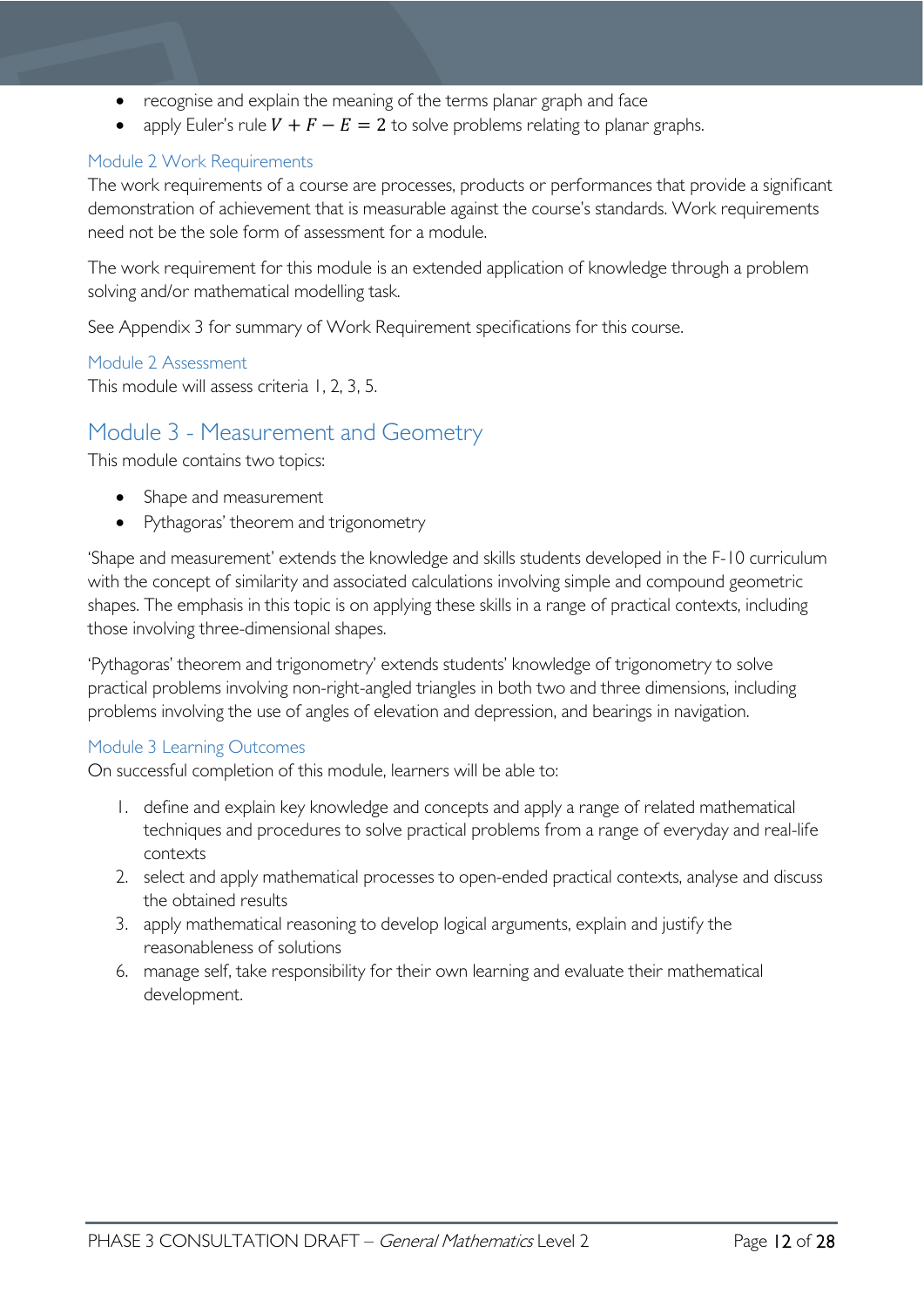#### <span id="page-12-0"></span>Module 3 Content

#### Shape and measurement

This topic has two subtopics:

- Mensuration
- Ratio, similarity and scale factors

#### Mensuration:

Key knowledge and skills:

- solve practical problems requiring the calculation of perimeters and areas of circles, sectors of circles, triangles, rectangles, parallelograms and composites (ACMGM018)
- calculate the volumes of standard three-dimensional objects such as spheres, rectangular prisms, cylinders, cones, pyramids and composites in practical situations; for example, the volume of water contained in a swimming pool (ACMGM019)
- calculate the surface areas of standard three-dimensional objects such as spheres, rectangular prisms, cylinders, cones, pyramids and composites in practical situations, for example, the surface area of a cylindrical food container. (ACMGM020)

#### Ratio, similarity and scale factors:

Key knowledge and skills

- solve practical problems involving ratio, for example capture-recapture, mixtures for building materials or cost per item
	- o work with ratio to express a ratio in simplest form, to find the ratio of two quantities and to divide a quantity in a given ratio
	- o use ratio to describe map scales
- review the conditions for similarity of two-dimensional figures including similar triangles (ACMGM021)
- use the scale factor for two similar figures to solve linear scaling problems (ACMGM022)
- obtain measurements from scale drawings, including maps (including cultural mappings or models) or building plans, to solve problems
- interpret commonly used symbols and abbreviations on building plans and elevation views
- obtain a scale factor and use it to solve scaling problems involving the calculation of the areas of similar figures (ACMGM024)
- obtain a scale factor and use it to solve scaling problems involving the calculation of surface areas and volumes of similar solids. (ACMGM025)
- calculate the perimeter or area of a section of land, using the Trapezoidal rule where appropriate, from a variety of sources, including a site plan, an aerial photograph, radial surveys or maps that include a scale
- calculate the volume of rainfall over an area, using  $V = Ah$ , from a variety of sources, including a site plan, an aerial photograph, radial surveys or maps that include a scale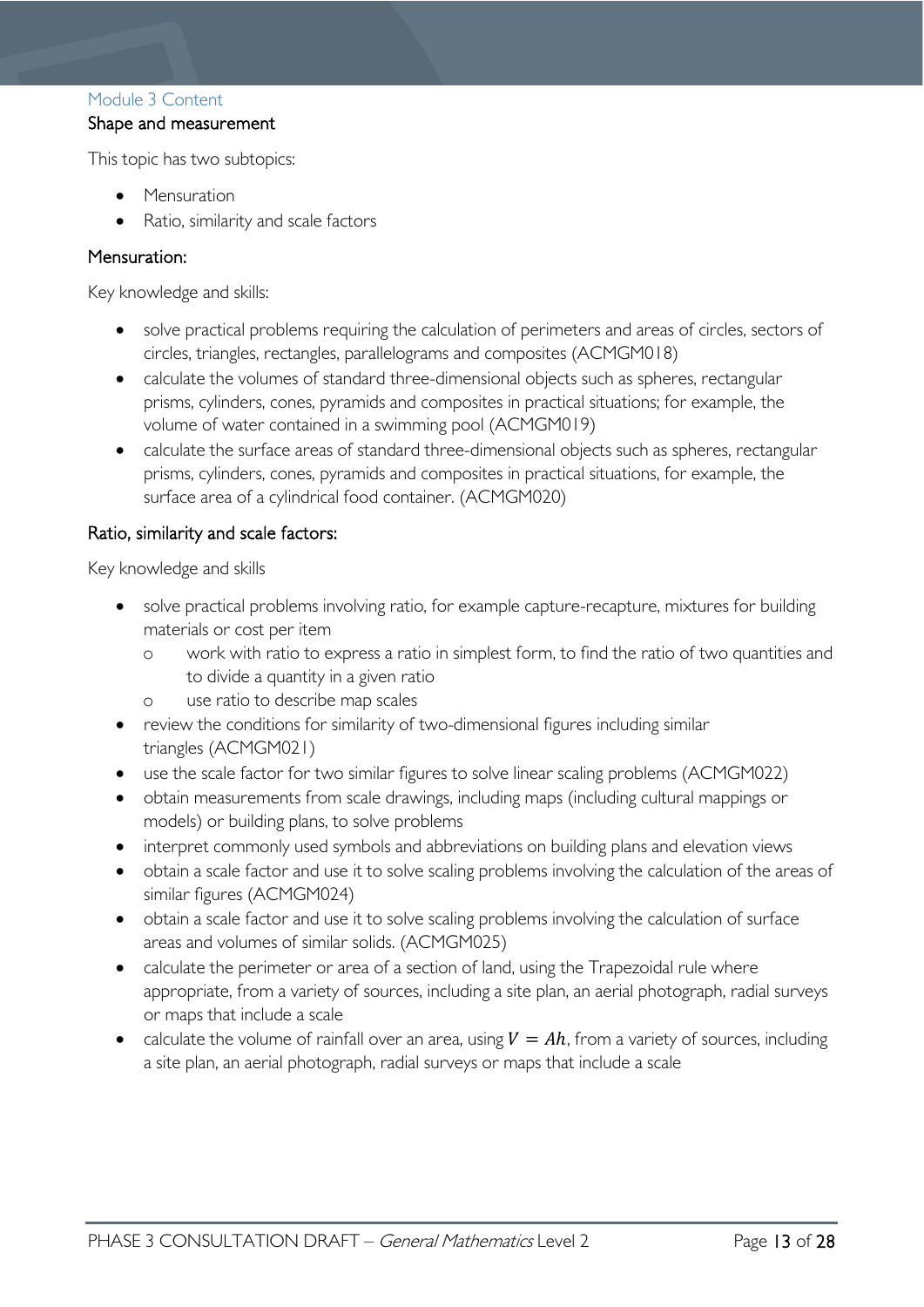#### Pythagoras' theorem and trigonometry

Key knowledge and skills:

- review Pythagoras' Theorem and use it to solve practical problems in two dimensions and for simple applications in three dimensions. (ACMGM017)
- review the use of the trigonometric ratios to find the length of an unknown side or the size of an unknown angle in a right-angled triangle (ACMGM034)
- determine the area of a triangle given two sides and an included angle by using the rule  $Area = 1/2absinC$ , or given three sides by using Heron's rule, and solve related practical problems (ACMGM035)

#### <span id="page-13-0"></span>Module 3 Work Requirements

The work requirements of a course are processes, products or performances that provide a significant demonstration of achievement that is measurable against the course's standards. Work requirements need not be the sole form of assessment for a module.

The work requirement for this module is an extended application of knowledge through a problem solving and/or mathematical modelling task.

See Appendix 3 for summary of Work Requirement specifications for this course.

#### <span id="page-13-1"></span>Module 3 Assessment

This module will assess criteria 1, 2, 3, 6.

#### <span id="page-13-2"></span>Assessment

Criterion-based assessment is a form of outcomes assessment that identifies the extent of learner achievement at an appropriate end-point of study. Although assessment – as part of the learning program – is continuous, much of it is formative, and is done to help learners identify what they need to do to attain the maximum benefit from their study of the course. Therefore, assessment for summative reporting to TASC will focus on what both teacher and learner understand to reflect endpoint achievement.

The standard of achievement each learner attains on each criterion is recorded as a rating 'A', 'B', or 'C', according to the outcomes specified in the standards section of the course.

A 't' notation must be used where a learner demonstrates any achievement against a criterion less than the standard specified for the 'C' rating.

A 'z' notation is to be used where a learner provides no evidence of achievement at all.

Internal assessment of all criteria will be made by the provider. Providers will report the learner's rating for each criterion to TASC.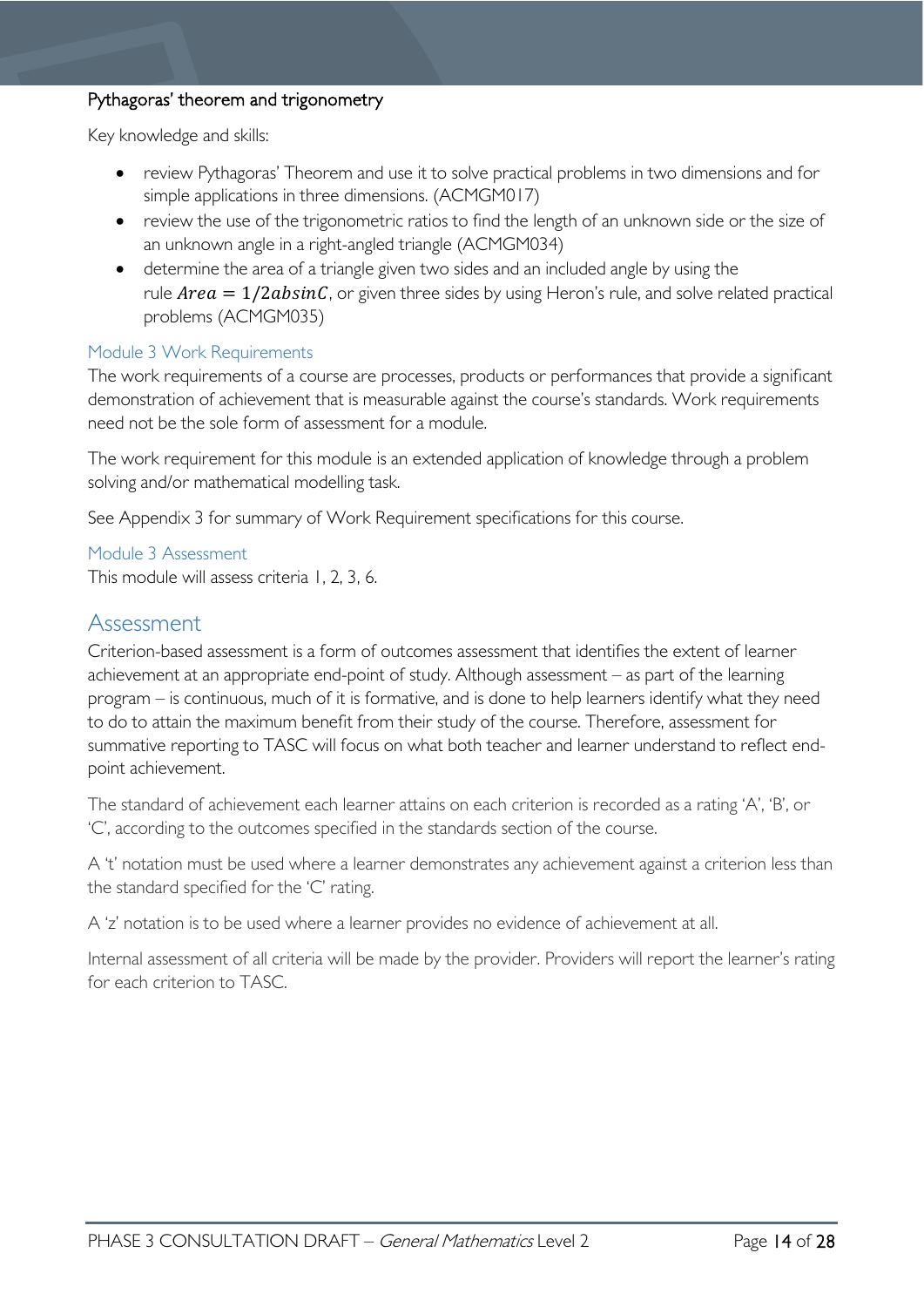<span id="page-14-0"></span>

|  | r |
|--|---|
|  |   |

|                      | Module I | Module 2 | Module 3 | Notes                                                                 |
|----------------------|----------|----------|----------|-----------------------------------------------------------------------|
| Criteria<br>assessed | ,2,3,4   | ,2,3,5   | ,2,3,6   | Three common in all modules<br>and one focus criterion per<br>module. |

The assessment for *General Mathematics* Level 2 will be based on the degree to which the learner can:

- 1. define and explain key knowledge and concepts and apply a range of related mathematical techniques and procedures to solve practical problems from a range of everyday and real-life contexts
- 2. select and apply mathematical processes to open-ended practical contexts, analyse and discuss the obtained results
- 3. apply mathematical reasoning to develop logical arguments, explain and justify the reasonableness of solutions
- 4. communicate and represent mathematical information and apply mathematical conventions
- 5. interpret mathematical objects and information in a variety of contexts and evaluate the effectiveness of its use
- 6. manage self, take responsibility for their own learning and evaluate their mathematical development.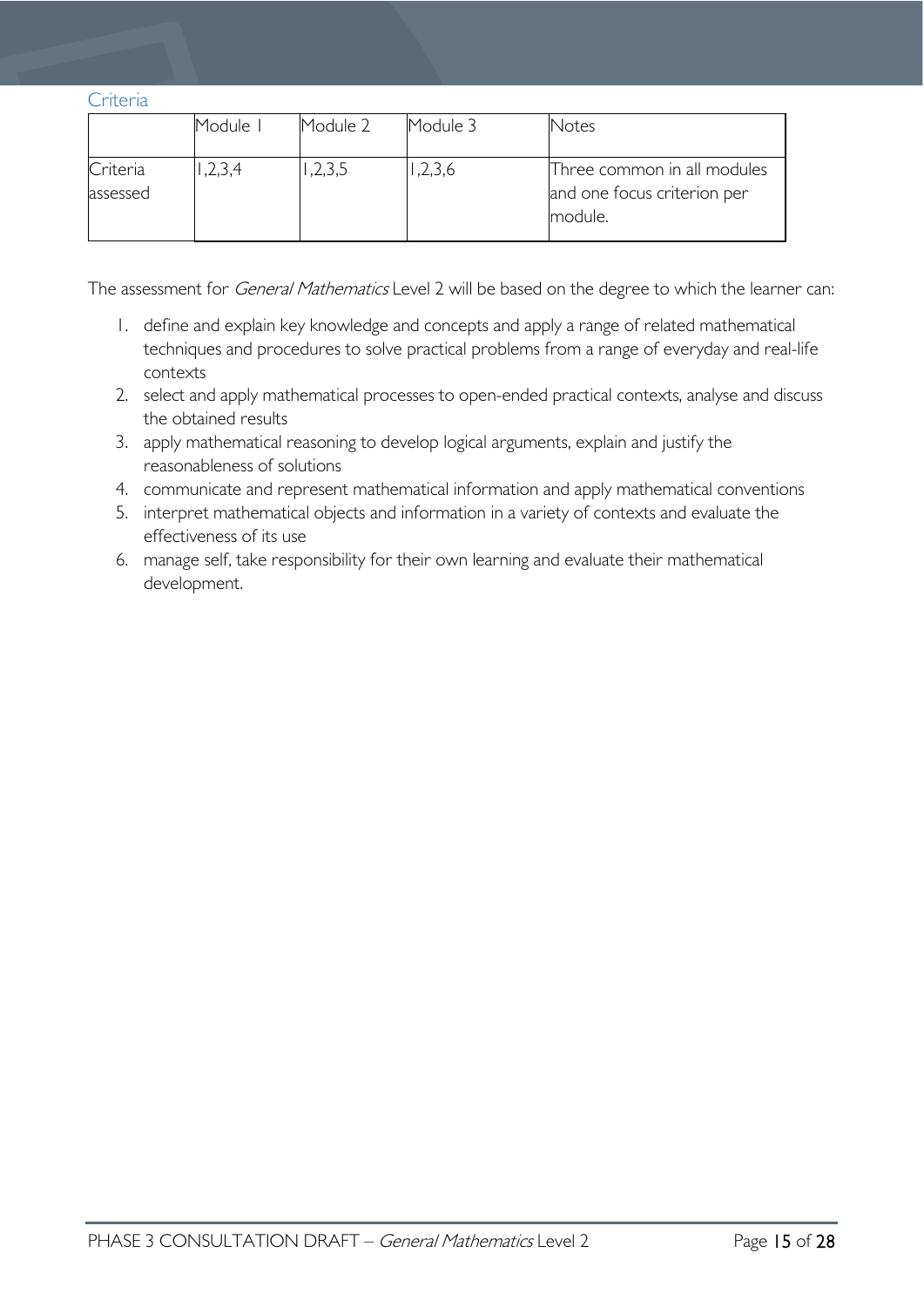### <span id="page-15-0"></span>**Standards**

Criterion 1: define and explain key knowledge and concepts and apply a range of related mathematical techniques and procedures to solve practical problems

| Rating C                                                                                                                                 | Rating B                                                                                                                                                                                | Rating A                                                                                                                                                                                                       |
|------------------------------------------------------------------------------------------------------------------------------------------|-----------------------------------------------------------------------------------------------------------------------------------------------------------------------------------------|----------------------------------------------------------------------------------------------------------------------------------------------------------------------------------------------------------------|
| selects, recalls and uses some<br>mathematical facts, rules and<br>definitions to describe<br>mathematical situations                    | consistently selects, recalls<br>and uses facts, rules,<br>definitions and procedures<br>correctly to describe<br>mathematical situations                                               | consistently selects, recalls<br>and uses facts, rules,<br>definitions and procedures<br>correctly to describe and<br>explain mathematical<br>situations                                                       |
| comprehends and applies<br>aspects of mathematical<br>concepts and techniques to<br>solve some problems in<br>simple familiar situations | comprehends and applies<br>mathematical concepts and<br>techniques to solve problems<br>in simple familiar and<br>complex familiar situations                                           | comprehends and applies<br>mathematical concepts and<br>techniques to solve problems<br>in simple familiar, complex<br>familiar and complex<br>unfamiliar situations                                           |
| applies mathematical and<br>statistical models to routine<br>problems                                                                    | selects and applies<br>mathematical and statistical<br>models to routine and non-<br>routine problems                                                                                   | develops, selects and applies<br>mathematical and statistical<br>models to routine and non-<br>routine problems in a variety<br>of contexts                                                                    |
| uses digital technologies to<br>graph, display and organise<br>mathematical and statistical<br>information to solve routine<br>problems. | uses digital technologies<br>appropriately to graph,<br>display and organise<br>mathematical and statistical<br>information to solve a range<br>of routine and non-routine<br>problems. | uses digital technologies<br>effectively to graph, display<br>and organise mathematical<br>and statistical information<br>to solve a range of routine<br>and non-routine problems in<br>a variety of contexts. |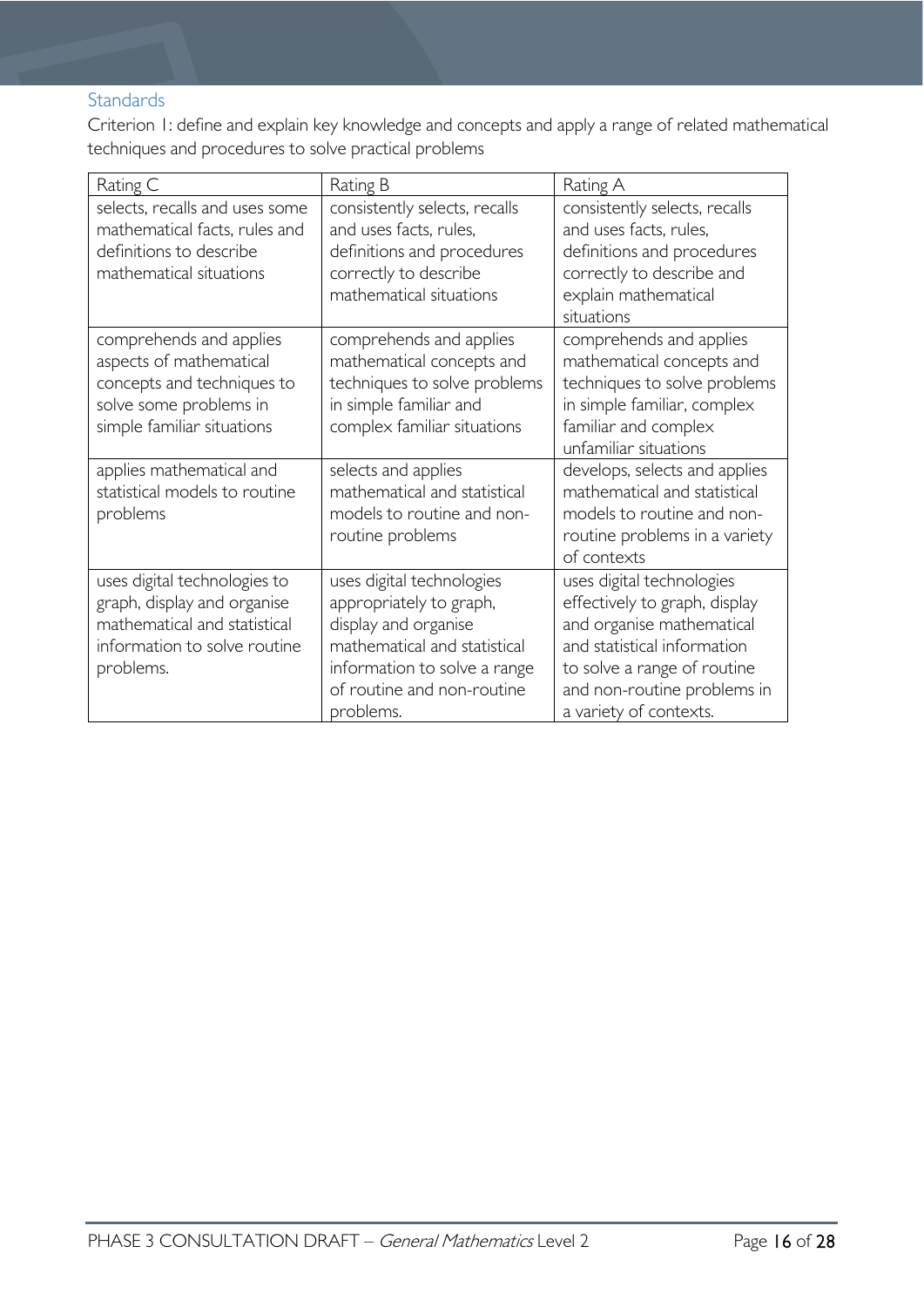Criterion 2: select and apply mathematical processes to open-ended practical contexts<sup>^</sup>, analyse, discuss and draw conclusions from the results obtained

| Rating C                        | Rating B                        | Rating A                          |
|---------------------------------|---------------------------------|-----------------------------------|
| recognises how mathematics      | identifies and describes how    | describes and explains the        |
| is used in everyday situations, | mathematics is used in          | mathematics embedded in           |
| making some connections         | everyday situations and         | everyday situations and           |
| between mathematics and         | formulates mathematical         | formulates mathematical           |
| open-ended practical            | approaches to explore open-     | approaches to explore open-       |
| contexts                        | ended practical contexts        | ended practical contexts          |
| follows mathematical            | uses mathematical               | selects and applies a range of    |
| processes to generate           | applications and processes to   | mathematical applications and     |
| solutions to practical          | find solutions or results to    | processes to find accurate        |
| problems or investigations      | open-ended practical            | solutions or results to open-     |
|                                 | problems or investigations      | ended practical problems or       |
|                                 |                                 | investigations                    |
| follows agreed conventions      | follows agreed conventions      | selects appropriate               |
| to represent results,           | to represent results, explains  | mathematical                      |
| describes results and draws     | why results are significant and | representations, analyses and     |
| conclusions that may be         | draws conclusions that may      | explains results and draws        |
| plausible but lack any          | be plausible but lack detailed  | plausible conclusions with        |
| supporting evidence and do      | supporting evidence that        | strong supporting evidence        |
| not address the context         | address the context             | that address the context          |
| identifies the mathematical     | describes how the               | critically reflects and justifies |
| applications and processed      | mathematical applications and   | selected mathematical             |
| used and the outcomes           | processes used and the          | applications and processes        |
| obtained.                       | outcomes obtained were          | and the outcomes obtained         |
|                                 | suitable for the context.       | relative to personal,             |
|                                 |                                 | contextual and real-world         |
|                                 |                                 | implications.                     |

^open-ended practical contexts require problem-solving, modelling or investigative techniques or approaches.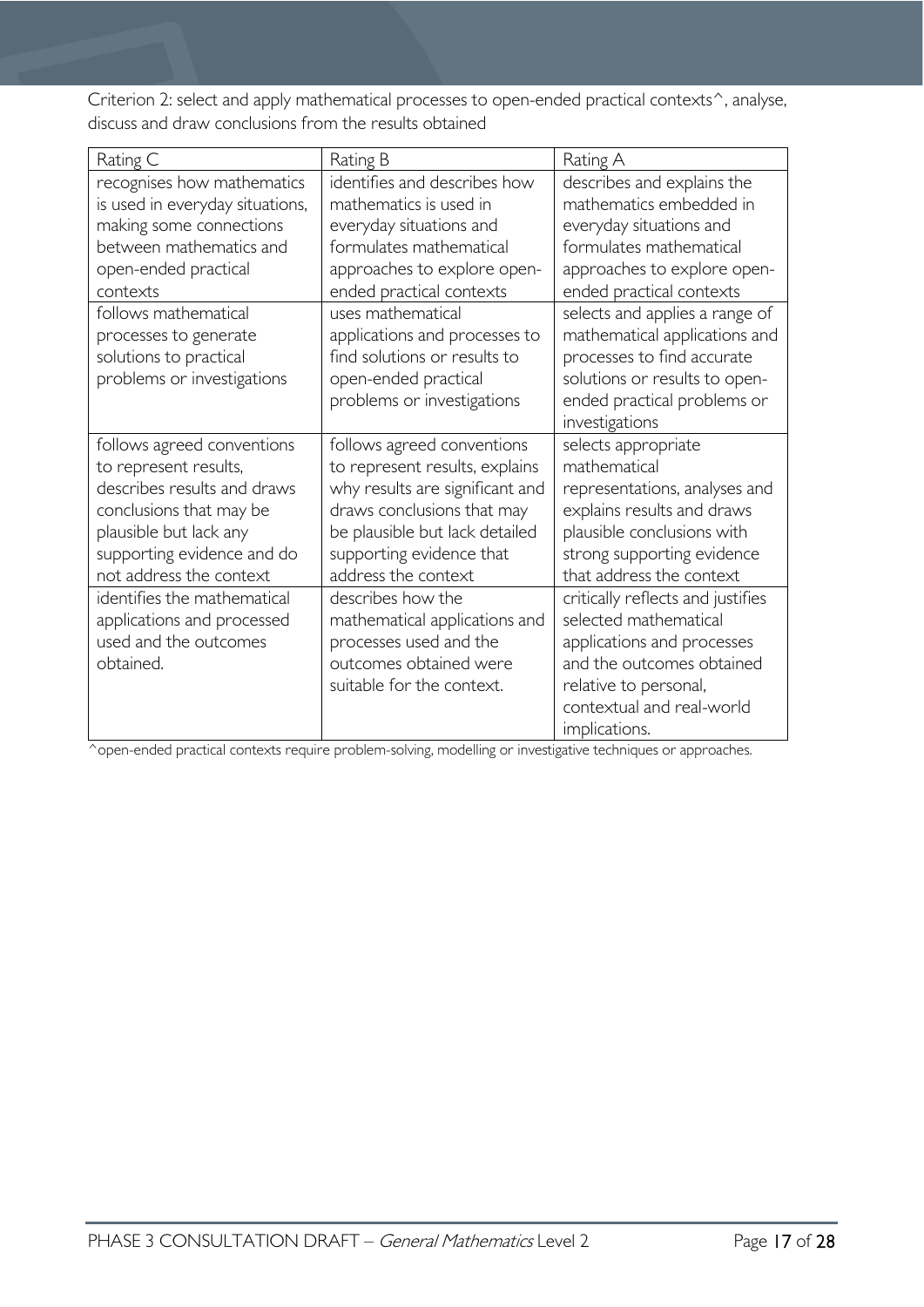Criterion 3: apply mathematical reasoning to develop logical arguments, explain and justify the reasonableness of solutions

| Rating C                                                                                                                | Rating B                                                                                                         | Rating A                                                                                                                                           |
|-------------------------------------------------------------------------------------------------------------------------|------------------------------------------------------------------------------------------------------------------|----------------------------------------------------------------------------------------------------------------------------------------------------|
| identifies problem elements<br>and makes inferences that<br>may be able to be tested<br>mathematically                  | identifies and explains<br>problem elements to make<br>informed inferences that can<br>be tested mathematically  | explores and links problem<br>elements to make logical<br>inferences that can be tested<br>mathematically                                          |
| forms arguments based on<br>some mathematical ideas to<br>support or refute claims and<br>identifies possible responses | develops logical mathematical<br>arguments to support or<br>refute conclusions and<br>outlines a chosen response | develops logical mathematical<br>arguments to evaluate<br>conclusions and justify a<br>response                                                    |
| describes the<br>reasonableness of the results<br>and solutions to routine<br>problems                                  | explains<br>the reasonableness of the<br>results and solutions to<br>routine and non-routine<br>problems         | evaluates and explains<br>the reasonableness of the<br>results and solutions to<br>routine and non-routine<br>problems in a variety of<br>contexts |
| identifies limitations of<br>models used when<br>developing solutions<br>to routine problems.                           | identifies and explains<br>limitations of models used<br>when developing solutions<br>to routine problems.       | identifies and explains the<br>validity and limitations of<br>models used when<br>developing solutions to<br>routine and non-routine<br>problems.  |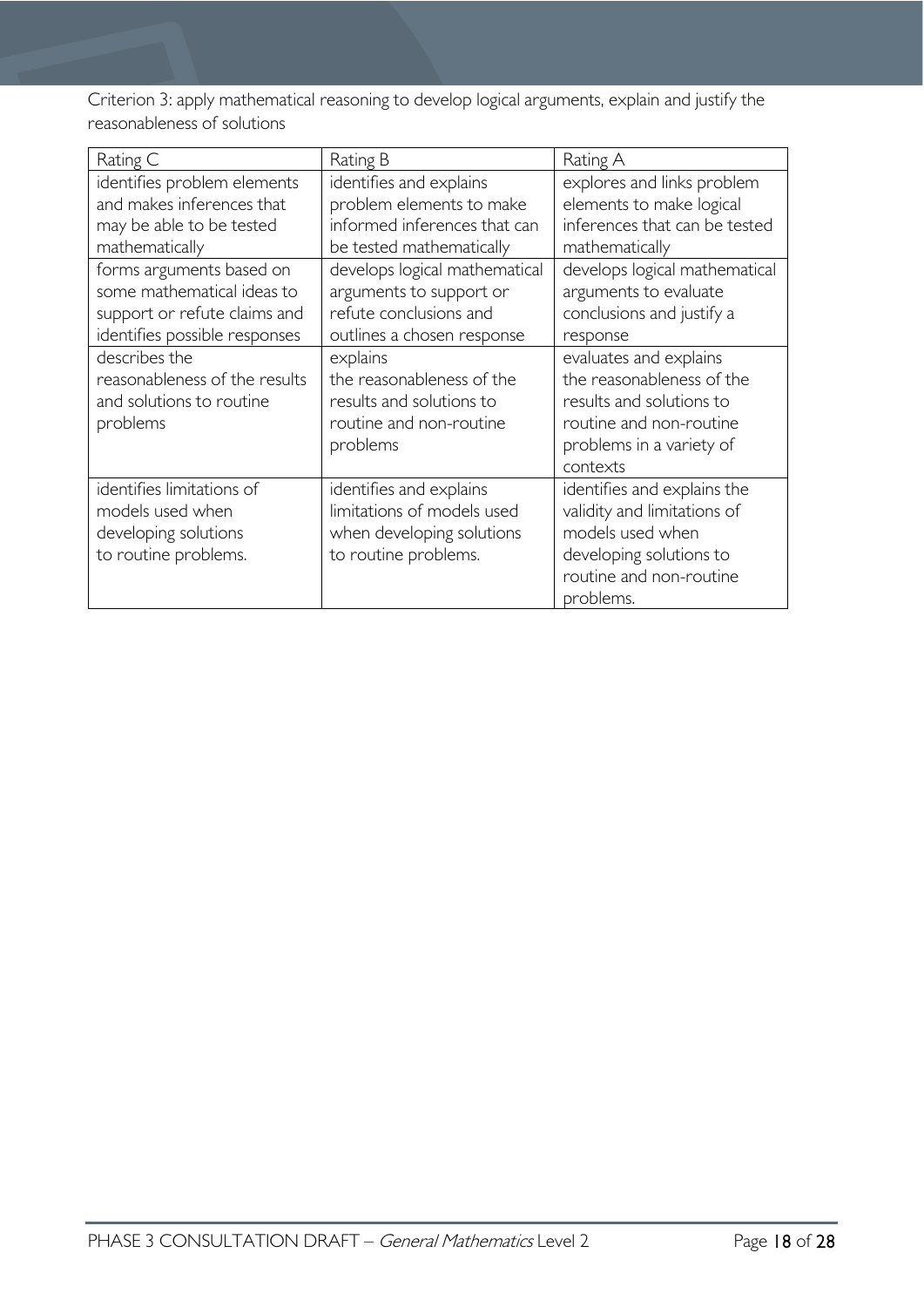Criterion 4: communicate and represent mathematical information and apply mathematical conventions

| Rating C                                                                                                                                                                             | Rating B                                                                                                                                                                                                  | Rating A                                                                                                                                                                                                                                    |
|--------------------------------------------------------------------------------------------------------------------------------------------------------------------------------------|-----------------------------------------------------------------------------------------------------------------------------------------------------------------------------------------------------------|---------------------------------------------------------------------------------------------------------------------------------------------------------------------------------------------------------------------------------------------|
| communicates mathematical<br>and statistical arguments using<br>appropriate language                                                                                                 | communicates<br>reasoned mathematical and<br>statistical judgments and<br>arguments using appropriate<br>language                                                                                         | communicates reasoned<br>mathematical and statistical<br>judgments and arguments<br>using appropriate and concise<br>language                                                                                                               |
| uses mathematical<br>conventions, systems and<br>constructs based on<br>definitions and rules when<br>prompted                                                                       | uses mathematical<br>conventions, systems and<br>constructs including<br>manipulation and use of<br>symbolic expressions and<br>rules appropriately on most<br>occasions                                  | uses mathematical<br>conventions, systems and<br>constructs including<br>manipulation and use of<br>symbolic expressions, rules<br>and formal systems<br>accurately and purposefully                                                        |
| represents and explains<br>mathematical and statistical<br>information in numerical,<br>graphical and symbolic form<br>in routine problems with and<br>without the aid of technology | represents and interprets<br>mathematical and statistical<br>information in numerical,<br>graphical and symbolic form<br>in routine and non-routine<br>problems with and without<br>the aid of technology | represents, models and<br>analyses mathematical and<br>statistical information in<br>numerical, graphical and<br>symbolic form in routine and<br>non-routine problems in a<br>variety of contexts with and<br>without the aid of technology |
| selects and uses language to<br>express ideas and listens to<br>the perspectives of others.                                                                                          | selects, uses and refines<br>language to respond to<br>multiple perspectives when<br>expressing ideas.                                                                                                    | purposefully selects, uses and<br>refines language to effectively<br>connect with address<br>multiple perspectives when<br>expressing ideas.                                                                                                |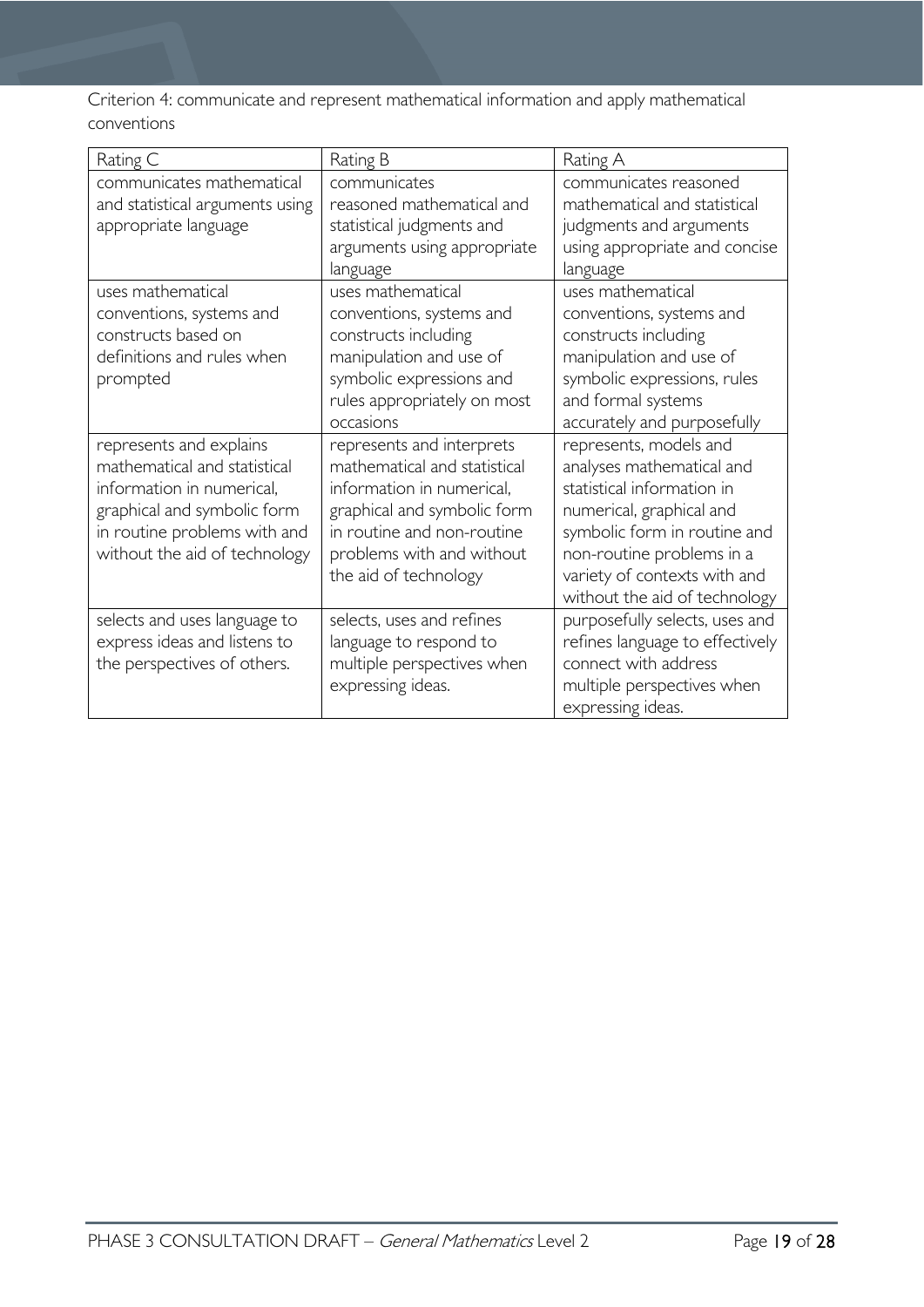Criterion 5: interpret mathematical objects and information in a variety of contexts and evaluate the effectiveness of its use

| Rating C                                                                                                                                                                                                                                                                                   | Rating B                                                                                                                                                                                                                                                                                                             | Rating A                                                                                                                                                                                                                                                                                                                              |
|--------------------------------------------------------------------------------------------------------------------------------------------------------------------------------------------------------------------------------------------------------------------------------------------|----------------------------------------------------------------------------------------------------------------------------------------------------------------------------------------------------------------------------------------------------------------------------------------------------------------------|---------------------------------------------------------------------------------------------------------------------------------------------------------------------------------------------------------------------------------------------------------------------------------------------------------------------------------------|
| explores routine familiar<br>practical problems or<br>scenarios and frames them in<br>mathematical terms                                                                                                                                                                                   | interprets routine familiar<br>and complex familiar practical<br>problems or scenarios and<br>frames them in mathematical<br>terms                                                                                                                                                                                   | interprets complex familiar<br>and non-familiar practical<br>problems or scenarios and<br>frames them in mathematical<br>terms                                                                                                                                                                                                        |
| identifies situations where<br>mathematical information has<br>been used to support<br>decision-making within<br>cultural, environmental,<br>political or economic systems<br>accesses and manages<br>information from digital and<br>non-digital sources to<br>develop mathematical ideas | analyses various ways that<br>mathematical information has<br>been used to support<br>decision-making within<br>cultural, environmental,<br>political or economic systems<br>accesses and synthesises<br>information taken from a<br>variety of digital and non-<br>digital sources to develop<br>mathematical ideas | evaluates how mathematical<br>information has been used to<br>support decision-making<br>within cultural,<br>environmental, political or<br>economic systems<br>evaluates authenticity,<br>reliability and validity of<br>information taken from a<br>variety of digital and non-<br>digital sources to develop<br>mathematical ideas |
| identifies and describes how<br>the use of technology can<br>affect outcomes obtained in<br>routine contexts.                                                                                                                                                                              | identifies and discusses the<br>inputs and outputs of<br>technology and describes<br>how the use of technology<br>can affect outcomes obtained<br>in simple non-routine<br>contexts.                                                                                                                                 | interprets and evaluates the<br>inputs and outputs of<br>technology, including critically<br>reflecting on and evaluating<br>the technology used and the<br>outcomes obtained relative<br>to personal, contextual and<br>real-world implications.                                                                                     |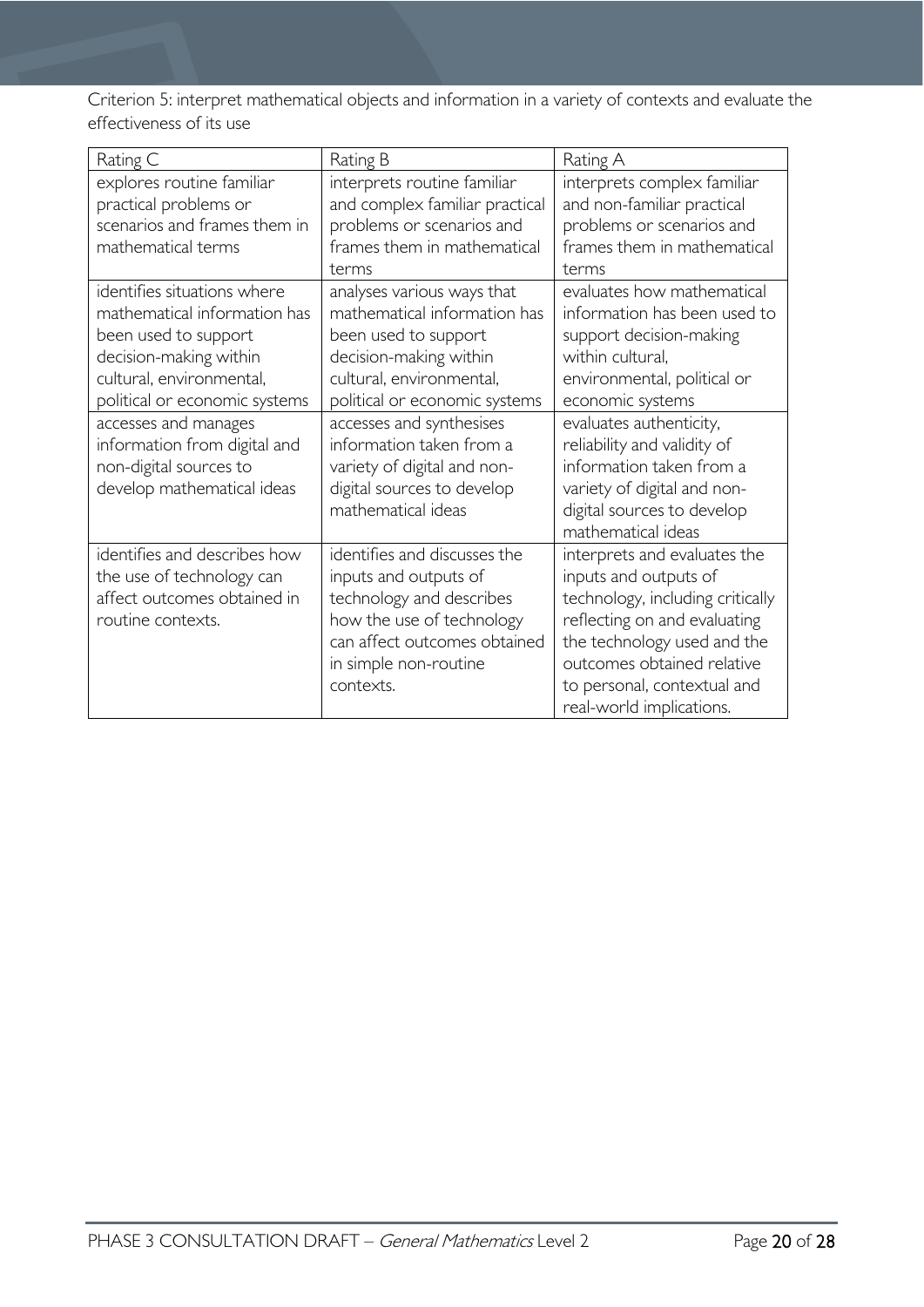Criterion 6: manage self, take responsibility for their own learning and evaluate their mathematical development

| Rating C                                                                                             | Rating B                                                                                                                                                       | Rating A                                                                                                                                                                                                 |
|------------------------------------------------------------------------------------------------------|----------------------------------------------------------------------------------------------------------------------------------------------------------------|----------------------------------------------------------------------------------------------------------------------------------------------------------------------------------------------------------|
| identifies personal traits that<br>promote and inhibit learning<br>performance and<br>understanding  | recognises own learning<br>strengths and weaknesses<br>and establishes processes to<br>plan, monitor and assess<br>one's understanding and<br>performance      | analyses own learning<br>strengths and weaknesses in<br>order to establish processes<br>used to plan, monitor and<br>assess one's understanding<br>and performance                                       |
| sets goals and timelines and<br>monitors with support                                                | sets goals and timelines and<br>monitors progress                                                                                                              | monitors and analyses<br>progress towards meeting<br>goals and timelines                                                                                                                                 |
| shows some ability to<br>organise and plan in order to<br>manage resources and<br>complete set tasks | displays organisational,<br>planning and self-<br>management skills to manage<br>resources and consistently<br>complete tasks                                  | selects and displays effective<br>organisational, planning and<br>self-management skills to<br>manage resources and<br>complete all learning tasks                                                       |
| is generally positive and with<br>support will persevere<br>through challenges.                      | demonstrates a positive<br>disposition, can adapt to new<br>situations and generally<br>displays perseverance and<br>resilience and seeks help as<br>required. | demonstrates optimism,<br>flexibility and resilience when<br>adapting to new situations<br>and transitions including<br>persevering through<br>challenges and seeking help<br>appropriately as required. |

## <span id="page-20-0"></span>Quality Assurance

• This will be determined by TASC at time of accreditation.

# <span id="page-20-1"></span>Qualifications and Award Requirements

The final award will be determined by the Office of Tasmanian Assessment, Standards and Certification from 6 ratings.

The minimum requirements for an award in General Mathematics Level 2 are as follows:

EXCEPTIONAL ACHIEVEMENT (EA) 5 'A' ratings, 1 'B' rating HIGH ACHIEVEMENT (HA) 3 'A' ratings, 2 'B' ratings, 1 'C' rating COMMENDABLE ACHIEVEMENT (CA) 3 'B' ratings, 3 'C' ratings

SATISFACTORY ACHIEVEMENT (SA) 5 'C' ratings

PRELIMINARY ACHIEVEMENT (PA) 3 'C' ratings

A learner who otherwise achieves the ratings for an SA (Satisfactory Achievement) award but who fails to show any evidence of achievement in one or more criteria ('z' notation) will be issued with a PA (Preliminary Achievement) award.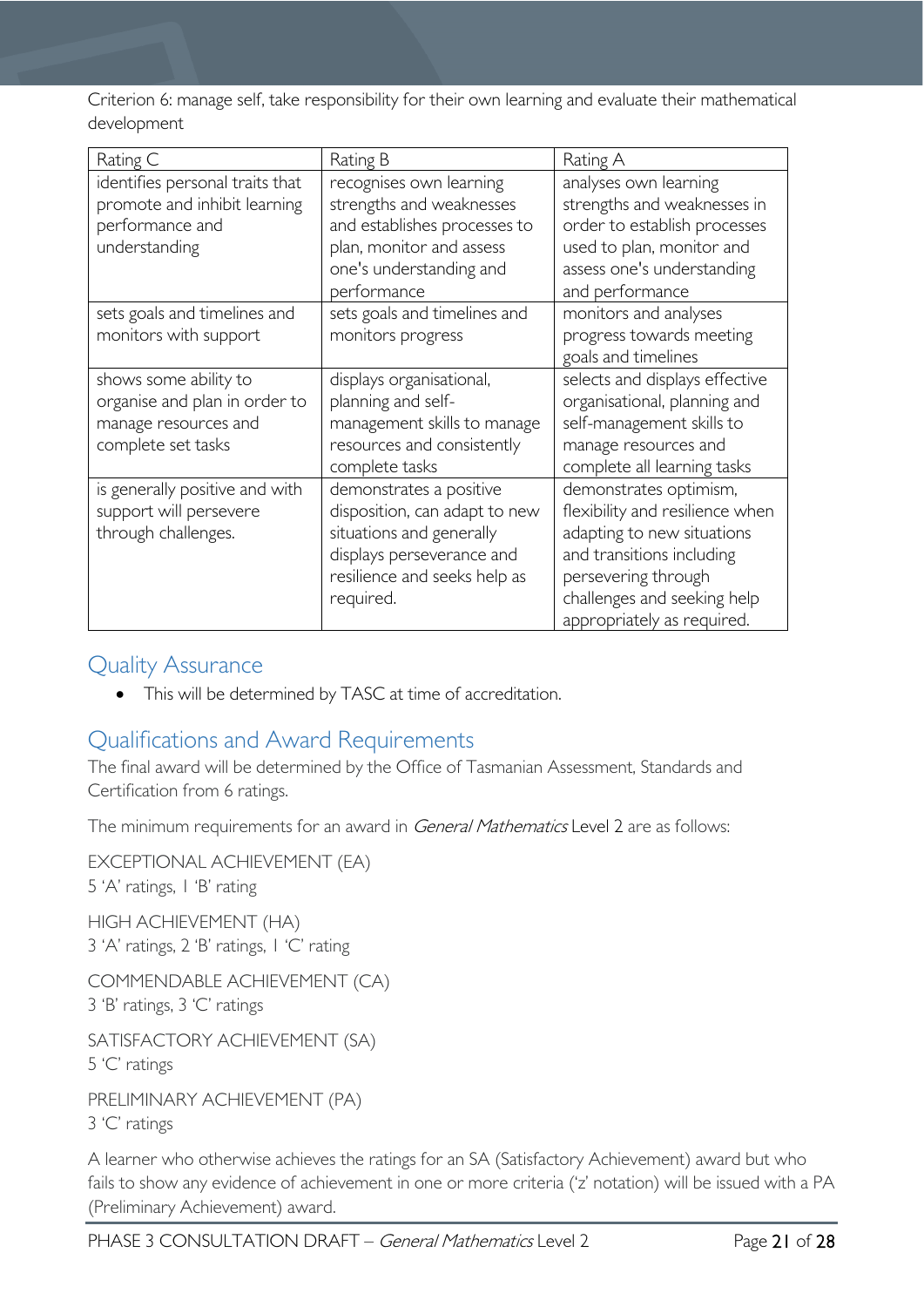### <span id="page-21-0"></span>Course Evaluation

• This will be confirmed by time of accreditation.

# <span id="page-21-1"></span>Course Developer

This course has been developed by the Department of Education's Years 9 to 12 Learning Unit in collaboration with Catholic Education Tasmania and Independent Schools Tasmania.

# <span id="page-21-2"></span>Accreditation and Version History

• Details to be determined by TASC at time of accreditation.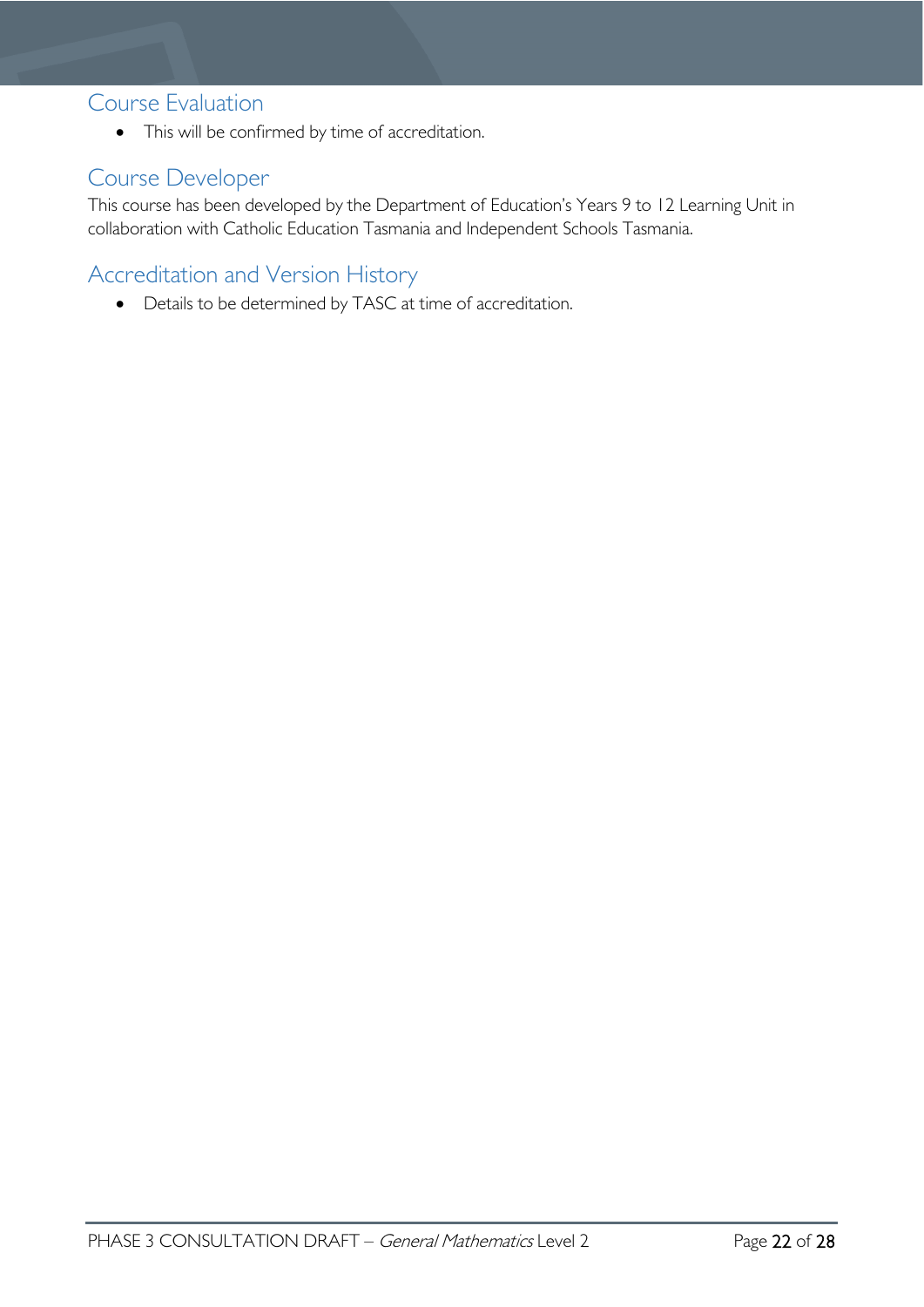# Appendix 1 - Line of Sight



<span id="page-22-0"></span>

|    | Learning Outcomes                                                                                                                                                                                   | Course Content | Work<br>Requirements | Criteria       | Standards      | General<br>Capabilities<br>(GC)  |
|----|-----------------------------------------------------------------------------------------------------------------------------------------------------------------------------------------------------|----------------|----------------------|----------------|----------------|----------------------------------|
| Ι. | Define and explain key knowledge and concepts and apply a range of<br>related mathematical techniques and procedures to solve practical<br>problems from a range of everyday and real-life contexts | Module 1, 2, 3 | Module 1, 2, 3       | $\subset$      | $E$ 1, 2, 3, 4 | GC:<br><b>目器状</b><br>G:          |
| 2. | Select and apply mathematical processes to open-ended practical<br>contexts, analyse and discuss the obtained results.                                                                              | Module 1, 2, 3 | Module 1, 2, 3       | C <sub>2</sub> | $E$ 1, 2, 3, 4 | GC:<br>冒<br>뚫리<br><u>ଙ୍ଗ</u> ତ୍ର |
| 3. | Apply mathematical reasoning to develop logical arguments, explain and<br>justify the reasonableness of solutions                                                                                   | Module 1, 2, 3 | Module 1, 2, 3       | C <sub>3</sub> | $E$ 1, 2, 3, 4 | GC:<br>$\equiv$<br>麻             |
| 4. | Communicate and represent mathematical information and apply<br>mathematical conventions.                                                                                                           | Module I       | Module               | C <sub>4</sub> | E1, 2, 3       | GC:<br><b>国 弱 关</b><br>G:        |
| 5. | Interpret mathematical objects and information in a variety of contexts<br>and evaluate the effectiveness of its use.                                                                               | Module 2       | Module 2             | C <sub>5</sub> | $E$ 1, 2, 3, 4 | GC:                              |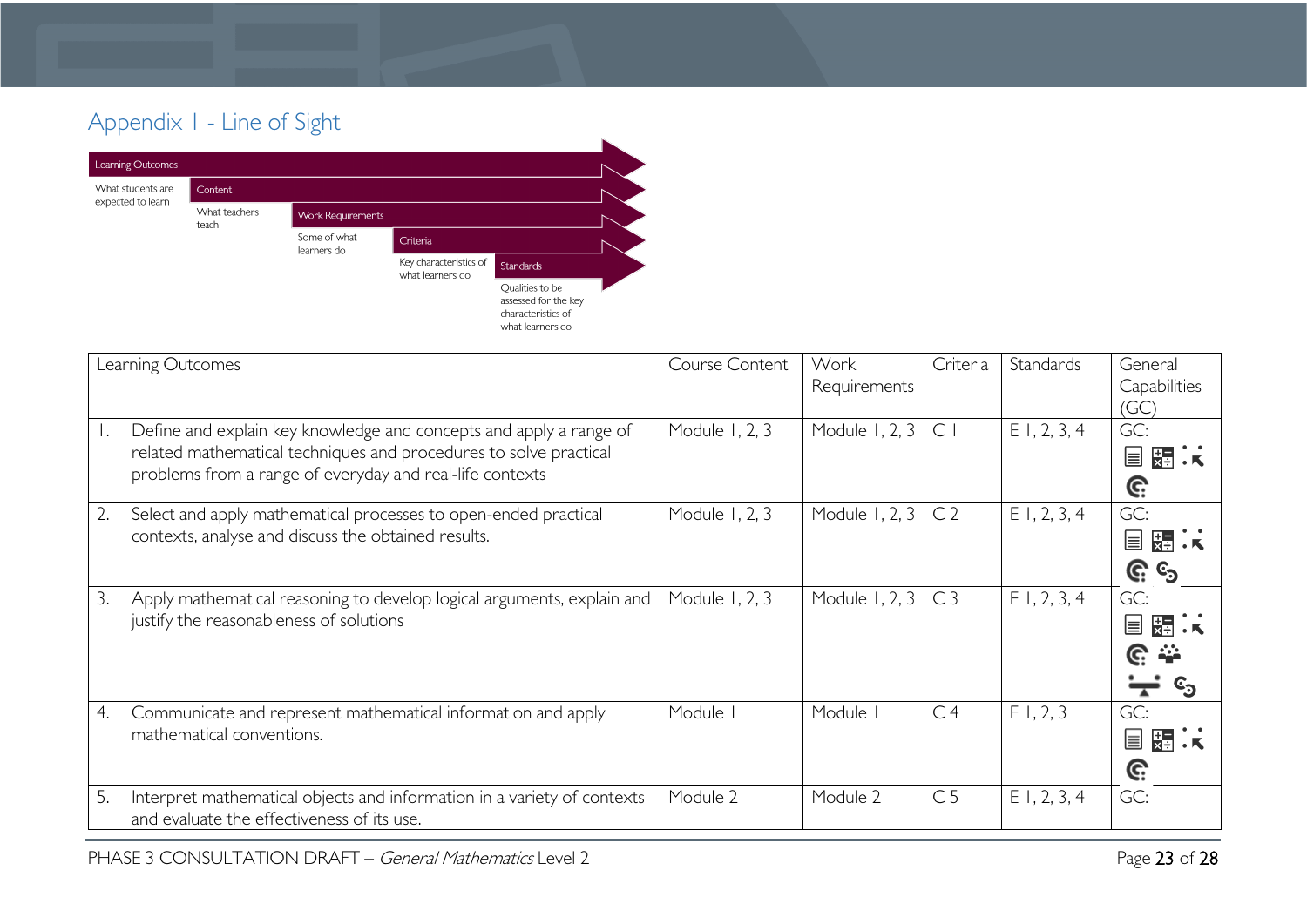|    |                                                                            |          |          |                |             | 【★】 . 人<br>$\equiv$ |
|----|----------------------------------------------------------------------------|----------|----------|----------------|-------------|---------------------|
|    |                                                                            |          |          |                |             |                     |
|    |                                                                            |          |          |                |             | $\mathbf{c},$       |
| 6. | Manage self, take responsibility for their own learning and evaluate their | Module 3 | Module 3 | C <sub>6</sub> | E1, 2, 3, 4 | GC:                 |
|    | mathematical development.                                                  |          |          |                |             | 開 G                 |
|    |                                                                            |          |          |                |             | <u>да</u>           |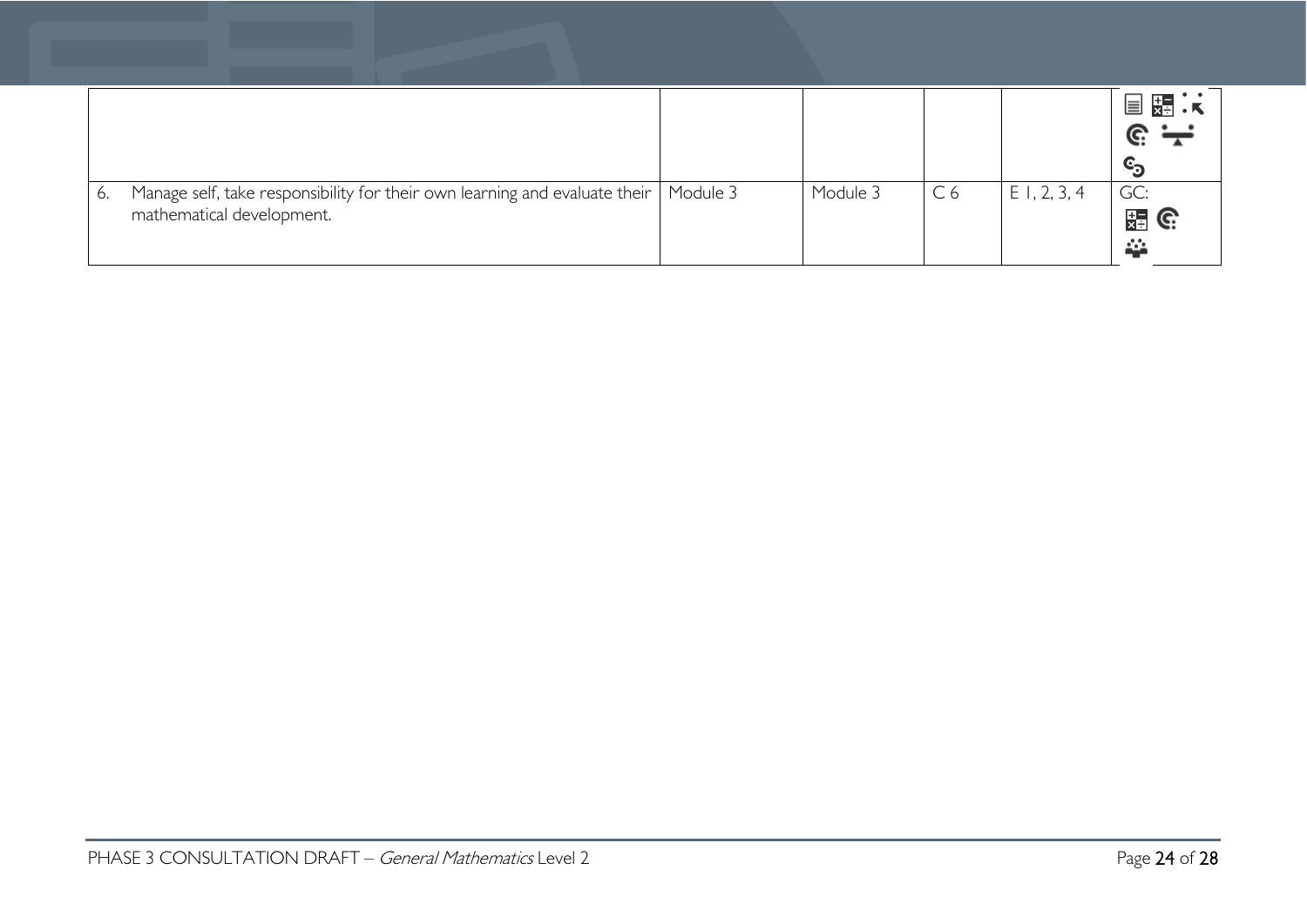# <span id="page-24-0"></span>Appendix 2 - Alignment to Curriculum Frameworks

#### <span id="page-24-1"></span>Links to Foundation to Year 10:

The General Mathematics suite provides students with a breadth of mathematical and statistical experience that encompasses and builds on all three strands of the F-10 curriculum.

#### <span id="page-24-2"></span>Alignment to Australian Curriculum Senior Secondary Framework:

A vast majority of content in this course is drawn from Unit 1 and Unit 2 of the Australian Curriculum Framework: General Mathematics.

Unit 1 has three topics: 'Consumer arithmetic', 'Algebra and matrices', and 'Shape and measurement'. 'Consumer arithmetic' reviews the concepts of rate and percentage change in the context of earning and managing money, and provides fertile ground for the use of spreadsheets. 'Algebra and matrices' continues the F-10 study of algebra and introduces the new topic of matrices. 'Shape and measurement' extends the knowledge and skills students developed in the F-10 curriculum with the concept of similarity and associated calculations involving simple and compound geometric shapes. The emphasis in this topic is on applying these skills in a range of practical contexts, including those involving three-dimensional shapes.

Unit 2 has three topics: 'Univariate data analysis and the statistical investigation process', 'Linear equations and their graphs', and 'Applications of trigonometry'. 'Univariate data analysis and the statistical investigation process' develops students' ability to organise and summarise univariate data in the context of conducting a statistical investigation. . 'Applications of trigonometry' extends students' knowledge of trigonometry to solve practical problems involving non-right-angled triangles in both two and three dimensions, including problems involving the use of angles of elevation and depression, and bearings in navigation 'Linear equations and their graphs' uses linear equations and straight-line graphs, as well as linear-piecewise and step graphs, to model and analyse practical situations.

Additionally, some content is derived from Unit 3 of the Australian Curriculum Framework: General Mathematics in order to introduce students to the language of graphs and the way in which graphs, represented as a collection of points and intersecting lines, can be used to analyse everyday situations. At this point in time, this content is not covered in the Australian Curriculum: F-10 Mathematics, however, it is an expected inclusion as a result of the current refinements in which case the need to includes in this course will be reviewed by the course developer.

# <span id="page-24-3"></span>Appendix 3 - Work Requirements

### <span id="page-24-4"></span>Module 1 Work Requirements Specifications

Focus Area: Discipline-based study Title of Work Requirement: Statistical investigation of a financial situation Mode /Format: Investigation Learning Outcomes: 1,2,3,4 Description: Learners will engage in a statistical investigation of a financial situation with several data sets comprising both numerical and categorical variables. Learners will: • Identify a problem and pose a statistical question

- Collect or obtain data (multiple sets)
- Represent and analyse the data
- Interpret and communicate results
- Justify their results and identify any limitations or constraints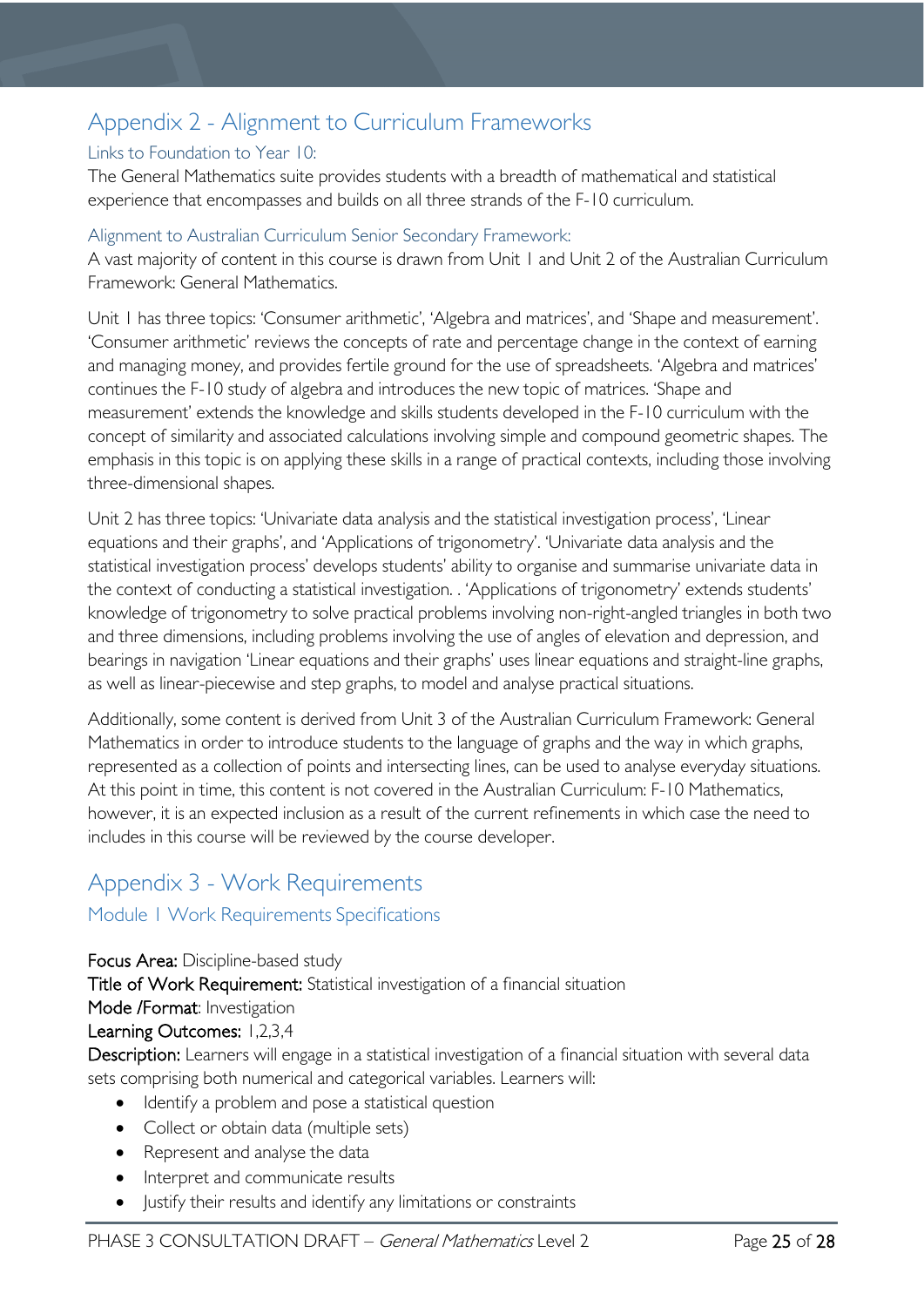Size: Maximum of 1500 words (and supporting mathematical calculations) or 1000 word and 8-minute multimodal presentation – 10 -12 hours of class time

Timing: No specified timing

External agencies: Involvement at teacher discretion

#### Relevant Criterion/criteria:

- Criterion 1: all standard elements
- Criterion 2: all standard elements
- Criterion 3: all standard elements
- Criterion 4: all standard elements

### <span id="page-25-0"></span>Module 2 Work Requirements Specifications

Focus Area: Discipline-based study

Title of Work Requirement: Mathematical modelling and/or problem-solving task 1

Mode /Format: Extended response

Learning Outcomes: 1,2,3,5

Description: Learners will engage in problem solving and/or mathematical modelling of a real-world context involving algebra, matrices or graphs and networks. In preparation and alongside this task it is likely that shorter practical activities will be engaged. These are designed to support the depth of understanding and engagement in the extended response.

Size: Maximum of 1000 words (and supporting mathematical calculations and diagrams) – 6 to 8 hours of class time including support tasks.

Timing: No specified timing

External agencies: Involvement at teacher discretion

#### Relevant Criterion/criteria:

- Criterion 1: elements 1, 2, 3 and where relevant 4
- Criterion 2: all standard elements
- Criterion 3: all standard elements
- Criterion 5: all standard elements

### <span id="page-25-1"></span>Module 3 Work Requirements Specifications

Focus Area: Discipline-based study

Title of Work Requirement: Mathematical modelling and/or problem-solving task 2

Mode /Format: Extended response

#### Learning Outcomes: 1,2,3,5

Description: Learners will engage in problem solving and/or mathematical modelling of a real-world context involving similarity, trigonometry and/or mensuration. In preparation and alongside this task it is likely that shorter practical activities will be engaged. These are designed to support the depth of understanding and engagement in the extended response.

Size: Maximum of 1000 words (and supporting mathematical calculations and diagrams) – 6 to 8 hours of class time including support tasks.

Timing: No specified timing

External agencies: Involvement at teacher discretion

#### Relevant Criterion/criteria:

- Criterion 1: elements 1, 2, 3 and where relevant 4
- Criterion 2: all standard elements
- Criterion 3: all standard elements
- Criterion 5: all standard elements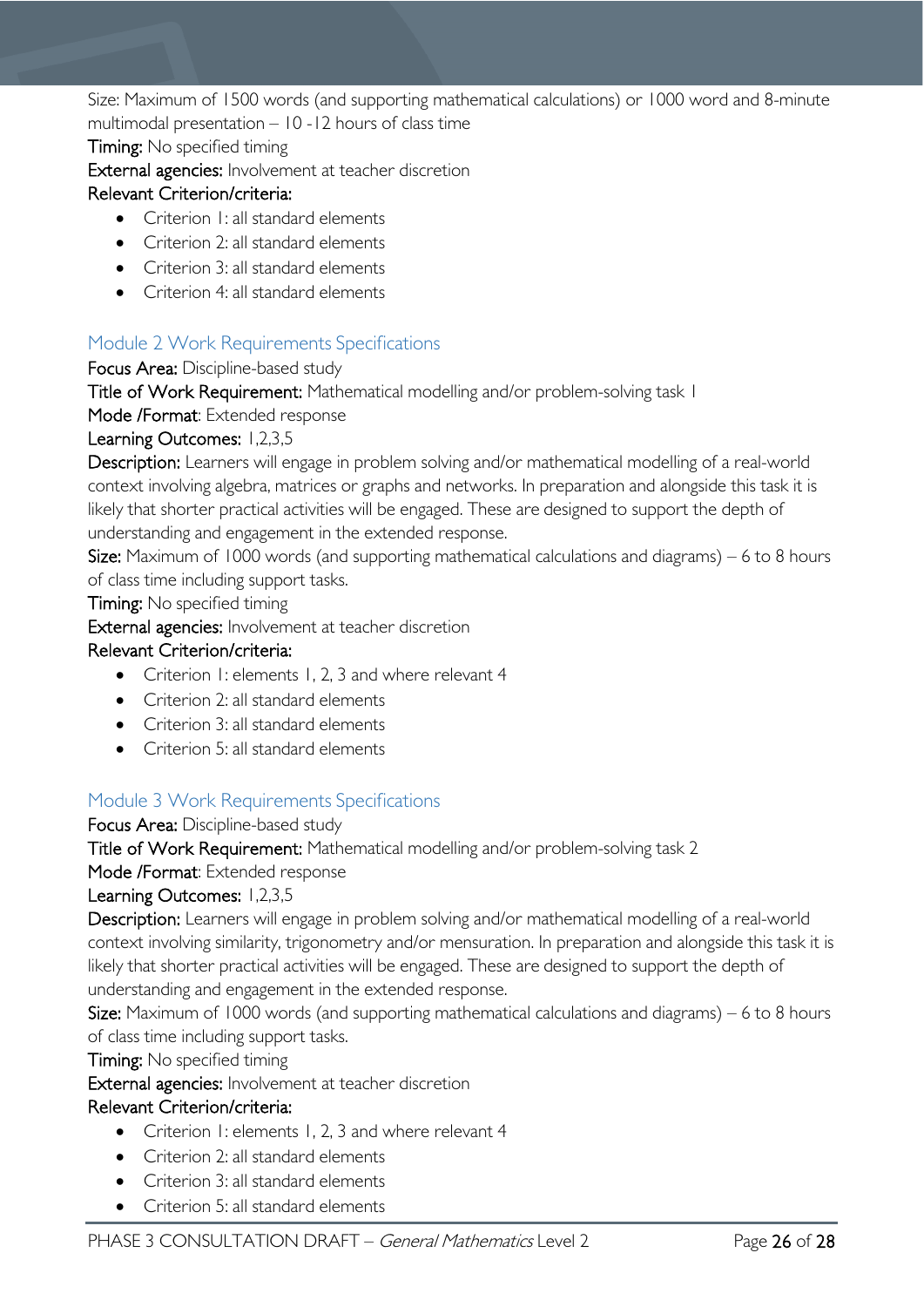### <span id="page-26-0"></span>Combined Modules 2 and 3 Work Requirements Specifications

The work requirements for Modules 1 and 2 require learners to employ mathematical modelling and/or problem-solving processes to investigate open-ended contexts.

These processes are defined as follows:

#### Mathematical modelling

Mathematical modelling is the process of using mathematical constructs, structures and techniques to represent and describe a real-world context or system, in a simple and concise way that enables one to investigate features and characteristics of its behaviour, analyse particular aspects or solve problems of interest, and to make predictions related to the context or system.

A simple diagrammatic representation of the mathematical modelling process is shown below.



#### • Problem-solving

Problem solving is a process that occurs in a context where a question, task or issue needs to be solved or resolved, and there is a motivation, but not yet the means, to do so.

Questions or tasks for which there are already recognised methods or approaches for solution or resolution, do not require problem-solving in this sense.

In mathematics problems are generated from questions, conjectures and hypotheses within and across areas of study. New problems may arise in their own right, or as a variation, re-

formulation, extension or generalisation of a known problem or class of problems.

A simple diagrammatic representation of the problem-solving process, adapted from How to Solve It (Polya, 1945, Princeton University Press) follows.